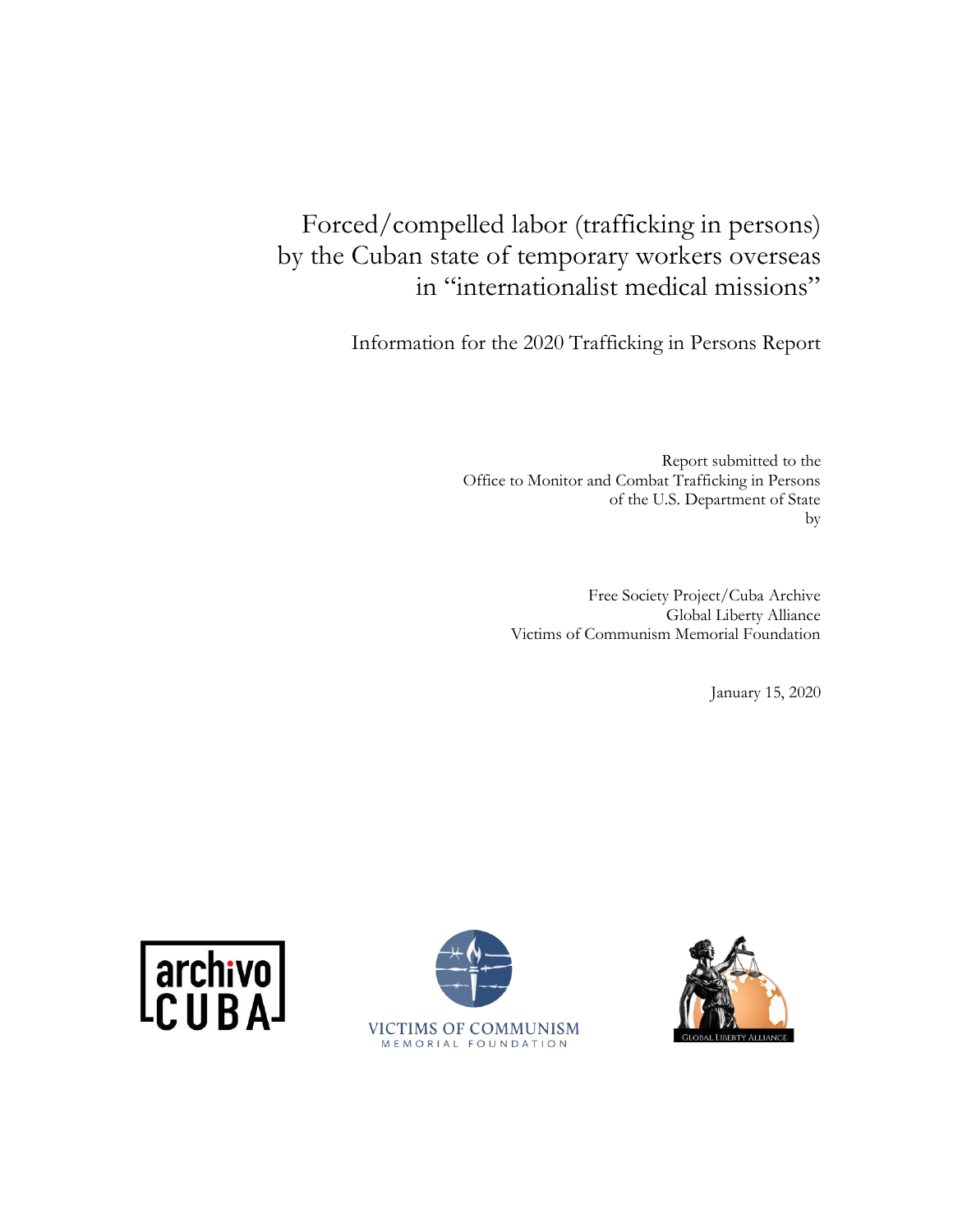# **Forced/compelled labor (trafficking in persons) by the Cuban state of temporary workers overseas in "internationalist medical missions"**

### **Introduction**

This submission focuses on a form of trafficking: the forced/compelled labor of Cuban temporary workers, particularly of its "internationalist medical missions," and addresses the period from April 1, 2019 to March 31, 2020 in a historical context.

The Cuban government reports that around 75% of its exported workforce is composed of health workers. Other forms of state forced/compelled labor and sex trafficking, including of minors, believed to be occurring in Cuba are not addressed by this report.

# **I. The Trafficking Victims Protection Act and the forced/compelled labor of Cuban citizens.**

This report addresses abuses according to criteria established in the Trafficking Victims Protection Act's (TVPA) and international agreements to combat trafficking that define forced or compelled labor as "modern slavery": "Forced labor, sometimes also referred to as labor trafficking, encompasses the range of activities—recruiting, harboring, transporting, providing, or obtaining—involved when a person uses force or physical threats, psychological coercion, abuse of the legal process, deception, or other coercive means to compel someone to work. Once a person's labor is exploited by such means, the person's prior consent to work for an employer is legally irrelevant: the employer is a trafficker and the employee a trafficking victim."<sup>1</sup>

The 2019 Trafficking in Persons Report of the U.S. Department of State, that assigned Cuba a Tier 3 classification, concluded that the Government of Cuba "does not fully meet the minimum standards for the elimination of trafficking and is not making significant efforts to do so" and "did not take action to address forced labor in the foreign medical mission program despite persistent allegations that Cuban officials threatened and coerced some participants to remain in the program." That continues to be the case as well as its finding that Cuba's laws do not prohibit forced labor as defined in international law.

#### **II. The current situation of the forced/compelled labor of Cuban citizens**

The Cuban state continues to engage in a gigantic state-run trafficking business that recruits and employs Cuban citizens to send as temporary workers to many locations around the world as part of bilateral or multilateral arrangements with governments and international organizations or private corporations that are generally considered "secret." Cuba refers to these workers as "international collaborators."

The Administrators of the group *No Somos Desertores* ("We are not deserters"), NSD, [\(www.NoSomosDesertores.com\)](http://www.nosomosdesertores.com/) that advocates for the rights of export workers considered "deserters" by Cuba and whose thousands of members/followers are primarily doctors, has provided the following statement for this report: "The widespread abuses historically reported continue to this day, as the Cuban government believes it is immune to consequences. Many of the workers, especially those who are in missions overseas or have returned to Cuba, give us testimony of rampant abuses but are afraid of reprisals, so we cannot provide their identities." Some abuses are, in fact, reported by the victims in comments on<https://www.facebook.com/nosomosdesertores> NSD's Facebook page and other social media posts.

<sup>1 &</sup>quot;What is Modern Slavery?," U.S. Department of State <[https://www.state.gov/j/tip/what/index.htm>](https://www.state.gov/j/tip/what/index.htm).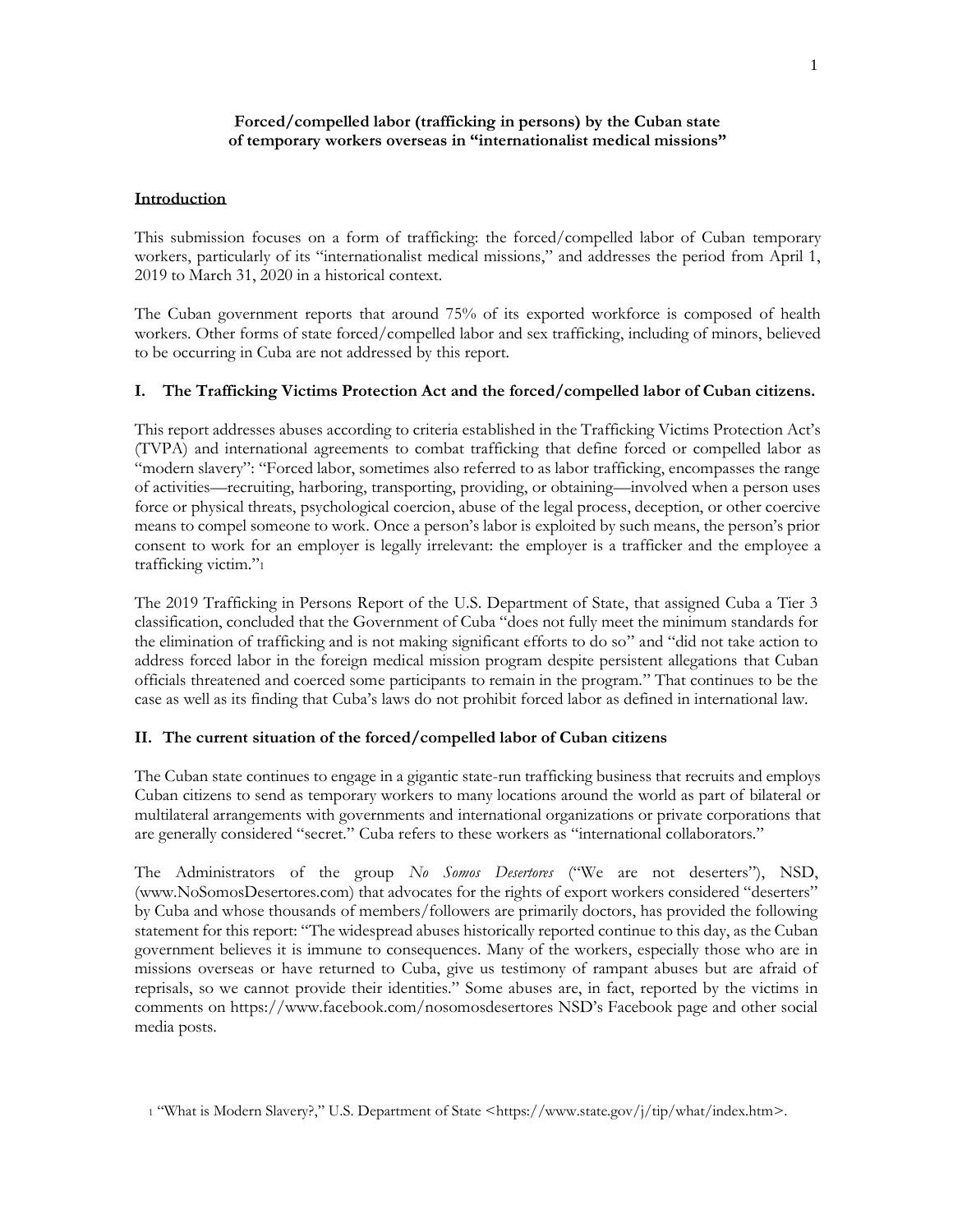Cuba's export health workers remain systematically subjected to the following human rights violations (extensive to export workers in other fields):

- 1. The totalitarian nature of the state and employment sector guarantee a pool of captive low-paid workers easily exploited as "exportable commodities." Most of the Cuban economy is in state hands, including the entire health field, and most professionals cannot practice privately. The state, essentially the sole employer, pays what is consistently reported as the lowest average monthly disposable salary in the world,<sup>2</sup> currently equivalent to US\$42.6.<sup>3</sup> The average monthly salary of Cuba's doctors is, for instance, less than US\$70 (for general doctors or internists). While workers are paid in Cuban pesos, most staples, food, and consumer goods are priced in a hard currency denomination, making them inaccessible to most of the population earning worthless pesos, including most professionals. Even food, including basic staples, is scarce and most families live in dire conditions. A vast percentage of the population depends on remittances and assistance from family members abroad, as around 10-20% of the population has emigrated. As a result, many workers, including doctors, seek to go abroad two to three years despite hardship aforementioned conditions so they can engage in businesses (such as taking clothes back to sell in Cuba), bring back consumer goods, use their accumulated wages deposited in a frozen bank account to fix their house or improve their lot in ways that are otherwise impossible; some plan ahead of time to use the position as a trampoline to emigrate.
- 2. The state engages in recruitment practices that are coercive, deceptive, and leveraged.<sup>4</sup> Workers are usually not informed of the actual terms of contracts until presented with contracts they must sign at the last minute, often right before they embark flights for their destination, and with no access to legal advice. Many are usually informed only upon reaching the destination country of the housing and living conditions, work conditions, wages and earnings." In some countries in which the missions cover diverse locations (cities, towns, or villages), —such a Venezuela, Haiti and, until recently, Brazil—health workers may not choose the destination to which they are sent. They are informed upon leaving or after arriving at the destination where they have been assigned to serve.
- 3. Payments for the workers' services are made directly to a Cuban state entity or the Cuban government; in turn, the workers are compensated a small fraction of those revenues —percentages vary per arrangement and country but range historically from 5 to 25%. Furthermore, the Cuban worker receives a portion of that compensation as a deposit in an account in a Cuban bank (state entity) and may only dispose of those funds over time, as determined by the hiring Cuban state entity, or at the end of their mission if they have completed it successfully. In certain countries, the local stipend is insufficient to cover even their most basic needs.
- 4. The workers must leave their families in Cuba for the term of their contract, usually two to three years with a month of paid annual vacation. In very few countries, family members may visit for a limited amount of time if the worker can afford their travel costs. Even in cases of grave illness or death of close family members, the worker may not travel back to Cuba unless authorized and at his/her own cost. The resulting long family separations cause heartbreaking pain and problems for the workers as well as their spouses, children, parents, and other loved ones left behind. Many

<sup>2</sup> Cuba ranked last of 176 countries reported in the following index: "Cost of living > Average monthly disposable salary > After tax: Countries Compared," Nation Master, https://www.nationmaster.com/countryinfo/stats/Cost-of-living/Average-monthly-disposable-salary/After-tax, Accessed Jan. 14, 2020.

<sup>3</sup> "El salario mínimo en Cuba se incremento a 400 pesos y el medio a \$1067," *America Teve*, Jun. 27, 2019.

<sup>4</sup> See "The Role of Recruitment Fees and Abusive and Fraudulent Recruitment Practices of Recruitment Agencies in Trafficking in Persons, 2015, https://www.unodc.org/documents/humantrafficking/2015/Recruitment\_Fees\_Report-Final-22\_June\_2015\_AG\_Final.pdf.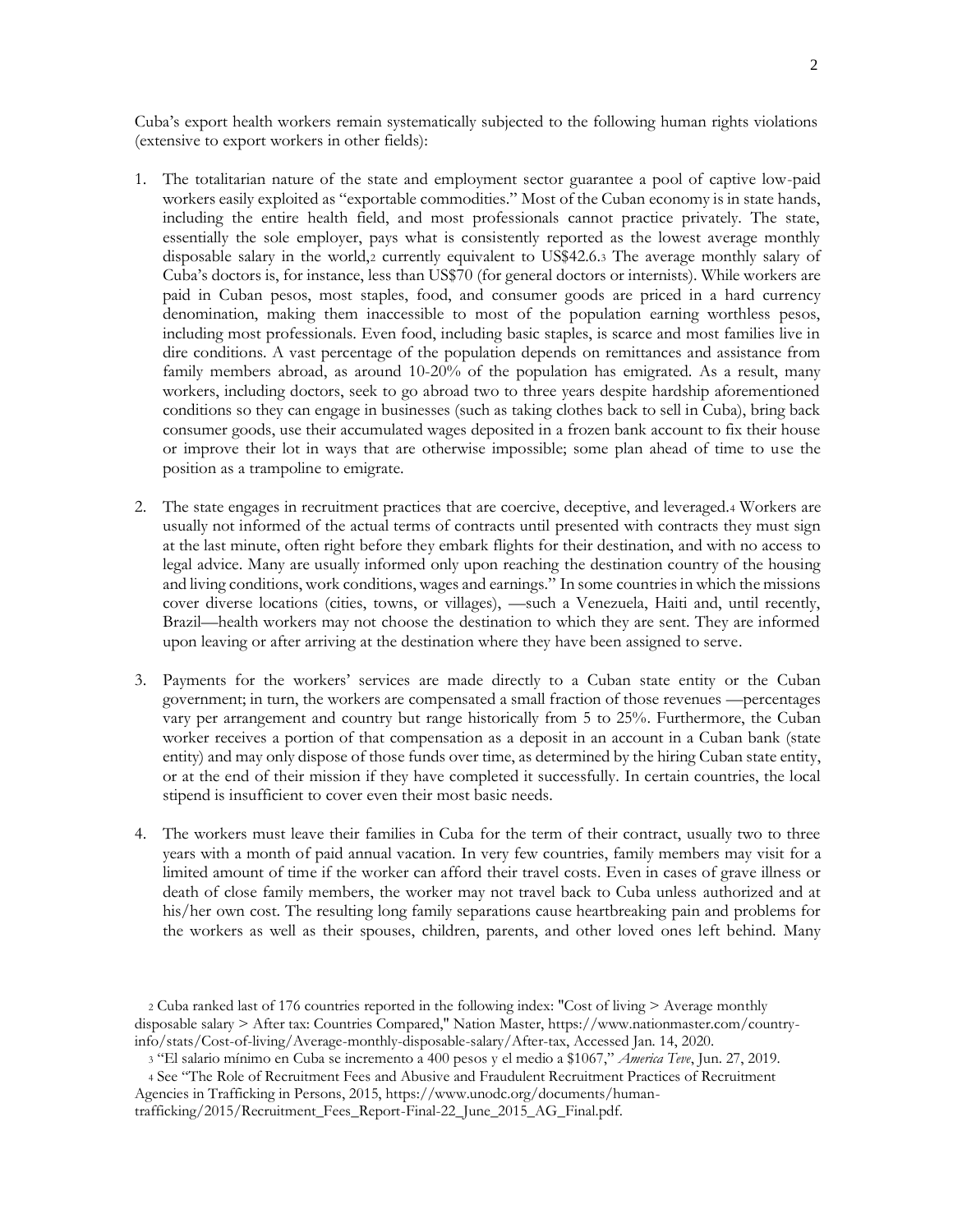marriages end up in divorce to name just one of the consequences of this practice. Most of the doctors, according to Cuba, are women, who must leave behind children, who are often very young.

- 5. Workers who abandons their mission ("desert" while abroad or fails to abide by any of the terms of service), lose accumulated wages frozen in Cuban bank accounts and may not enter Cuba again in at least eight years. (Before the migration law of January 2013, they could never return.) Their family members in Cuba may suffer reprisals and systematic harassment and are generally not allowed to leave the country for many years —even wives or children may not join a "deserter." "Dereliction of duty," such as abandoning a post abroad or not returning to Cuba after completing an assignment, is punished with up to eight years of prison by Article 135 of the Cuban criminal code, Decree-Lew No. 62. Despite understanding the consequences, many thousands of health workers have abandoned or overstayed their assignments over the course of decades —many have come to the United States.
- 6. While abroad, the workers are subjected to the same suppression of their labor rights as workers in Cuba regardless of the labor laws of the host country: they may not form independent unions, strike, peacefully protest, engage in collective bargaining or direct employment, and are forced to "donate" a portion of their pay to state-controlled mass organizations under the Cuban Communist Party. Typically, they must labor long hours without adequate rest and, in some countries, face considerable hardships, enduring deficient work conditions and living conditions lacking private quarters and basic comforts. For instance, two doctors who were assigned to Haiti in the 2000s reported being sent to very remote rural locations, where they had to work and live in a small house that served as a clinic, lacking running water and electricity as well as basic medical supplies. (Because a medical mission remains in Haiti, it is likely that these conditions remain.)
- 7. The workers face many arbitrary measures such as restrictions of movement (they may not leave their residence after early evening hours, drive a car, visit other cities, travel to another country, even visiting Cuba without authorization, etc.), and are forbidden from socializing with locals or marrying foreigners. Resolution No.168 – "Disciplinary Regulation for Cuban civil workers who provide services abroad as collaborators" regulates the conduct of individuals working overseas for the Cuban State, including through disciplinary actions, and among other restrictions, obligates the workers to return to Cuba after completing their assignments.
- 8. Many workers are subjected to conditions that threaten their personal security. In certain countries, they are assigned to unsafe, remote, and even dangerous areas. Many doctors and nurses who have served in crime-ridden areas of Venezuela have been threatened at gunpoint to at all costs save the lives of criminals seeking care for bullet wounds. Hundreds of the workers have died and many have been robbed, raped, and injured. A doctor who served two long assignments in Venezuela until 2013, reported recently that the number of those killed must be in the hundreds. (See database.CubaArchive.org for individual records of documented cases.) In March of 2010, the Cuban and Venezuelan governments honored 68 Cuban doctors who had died in Venezuela in the previous seven years,<sup>5</sup> presumably as a result of criminal acts. Some have died of treatable medical conditions for lack of adequate treatment facilities in remote areas where they must live and work.
- 9. In some countries, such as Venezuela, Brazil, and Ecuador, the workers must report inflated data and statistics (such as of procedures undertaken and patients seen) and provide unneeded health procedures, dispense medicine or supplies improperly to patients, or destroy them to account for imaginary services to increase performance ratios and Cuba's political and pecuniary benefit or that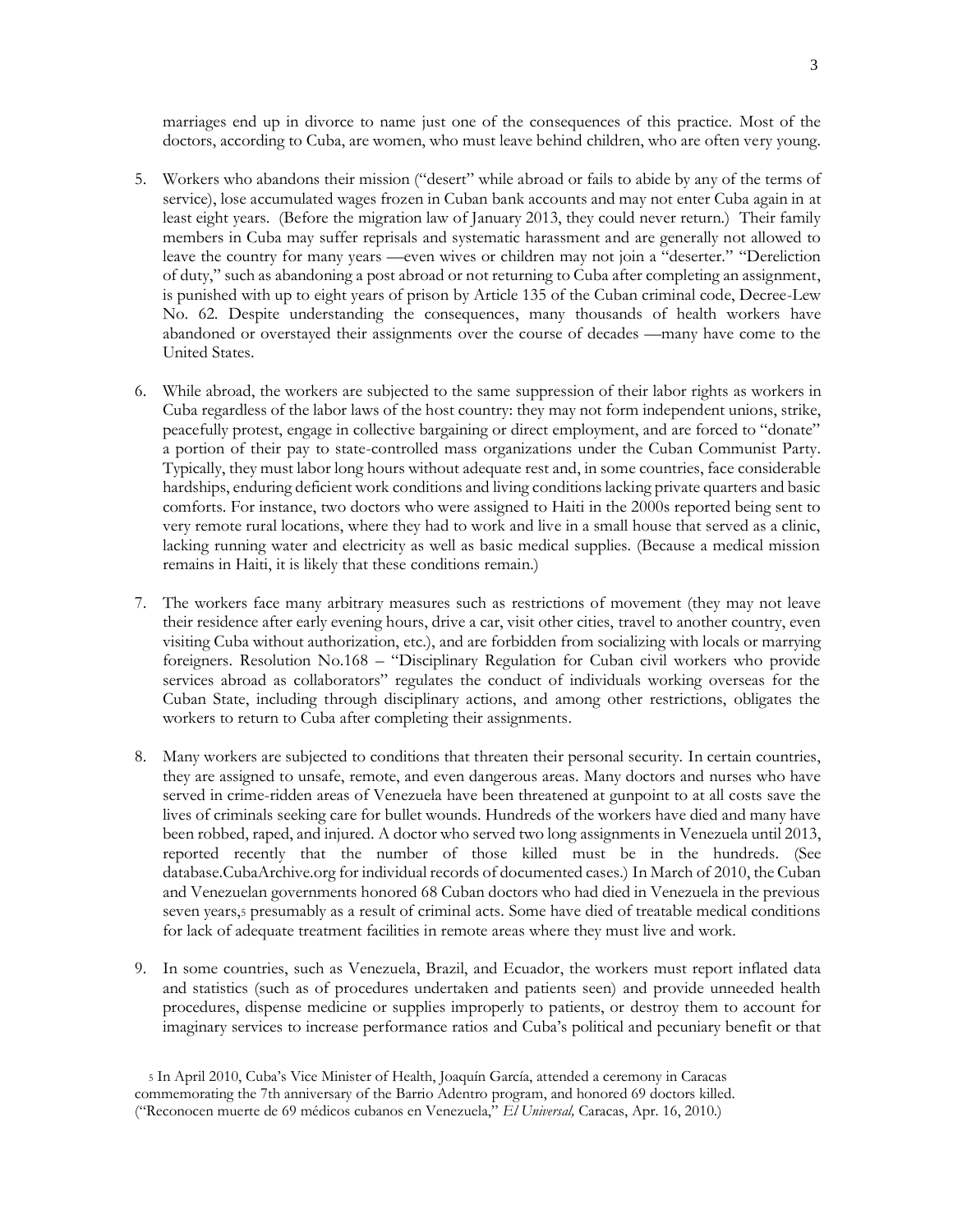of the host government.<sup>6</sup> Workers serving in countries with comprehensive collaboration agreements that include Cuba's sales of medical supplies and medication are especially vulnerable to being required to enter into these practices.

- 10. The workers are subject to strict restrictions of movement to and from their own country. Article 215, 216, and 217 of Cuba's Penal Code (Law No. 62) forbid citizens from leaving or entering the country without government permission and punishes attempts to do so with years of prison (in open violation of the Universal Declaration of Human Rights and other international human rights accords). Law No. 302 of 2012, included three articles to the Law No. 1312 'Migration law' (Articles 23, 24, and 25) aimed at regulating the entry and exit of Cuban professionals in "vital activities for the economic, social and scientific-technical development of the country in strategic programs, research projects and health services. " Law No. 306 of 2012 restricts some foreign trips abroad by specialist doctors.
- 11. To prevent desertions, the workers are issued a special passport with a red cover, different from the usual blue, that alerts accomplices at border points and may to prevent their travel to anywhere but Cuba. In some cases, the passport is retained by supervisors when they reach the destination country. In countries, fleeing doctors must bribe customs authorities to avoid being turned over to Cuba's State Security and forced back to Cuba for having abandoned the mission.
- 12. Health professionals, including doctors face particular restrictions. A Ministry of Health resolution forbids giving health workers their educational and professional credentials, so they may not work overseas other than through Cuban government sponsorship.7/8/9 No health professional may leave the country without a special government permission that is difficult to obtain and those who seek to emigrate may be denied exit permits for years. In November 2018, Cuban authorities instructed collective lawyers' offices (Cuba's equivalent of law firms) to not legalize any academic or other type of document for health professionals and technicians serving in collaboration missions or attending international events anywhere in the world, including those granted permission for a temporary trip abroad. The sole exception is for health professionals who had been authorized to leave the country definitively.
- 13. Most workers are under a climate of constant fear, as they are subjected to surveillance and control by supervisors and "minders," trained agents and spies/collaborators, either Cubans who are part of the medical mission or locals assisting Cuba, to make sure they follow all the rules and to prevent defections. Some doctors are trained intelligence (clandestine) officers. Threats are common and workers are forbidden from speaking to the press and required to inform on their peers just for mere suspicion that they may want to "desert" or for violating any of the rules.<sup>10</sup> Some workers have died in mysterious circumstances, including by suspicious reported suicides. (For individual records of documented cases, see database.CubaArchive.org.)
- 14. Oftentimes women, who make up over 50% of the doctors serving in the missions, are subjected to sexual harassment and other abuses from supervisors and minders.

<sup>6</sup> A medical professional who served in Ecuador until recently, provided testimony of massive overbilling for diabetic foot medication sold by Cuba to Ecuador for treatments provided by doctors in Ecuador, Cuba Archive, December 2019. Also see, for example, Ernesto Morales, "Psiquiatra denuncia falsificación de estadísticas por misiones médicas de Cuba en América Latina," Nov. 19, 2019.

<sup>8</sup> Resolución Ministerial No. 1 de 8 de enero de 2010 Ministerio de Salud Pública de Cuba.

<sup>9</sup> "Regulan documentos docentes y laborales para el exterior a profesionales de la salud,"

<http://cubalegalinfo.com/documentos-docentes-medicos>

<sup>10</sup> See, for instance, "Déspota y temida", la jefa de la misión cubana que expulsó al médico fallecido en París," La Habana, *14 y medio*, Sep. 20, 2019.

<sup>7</sup> Michel Suárez, "Bloqueada la legalización de títulos para médicos emigrantes," *Diario de Cuba*, Feb. 19, 2010.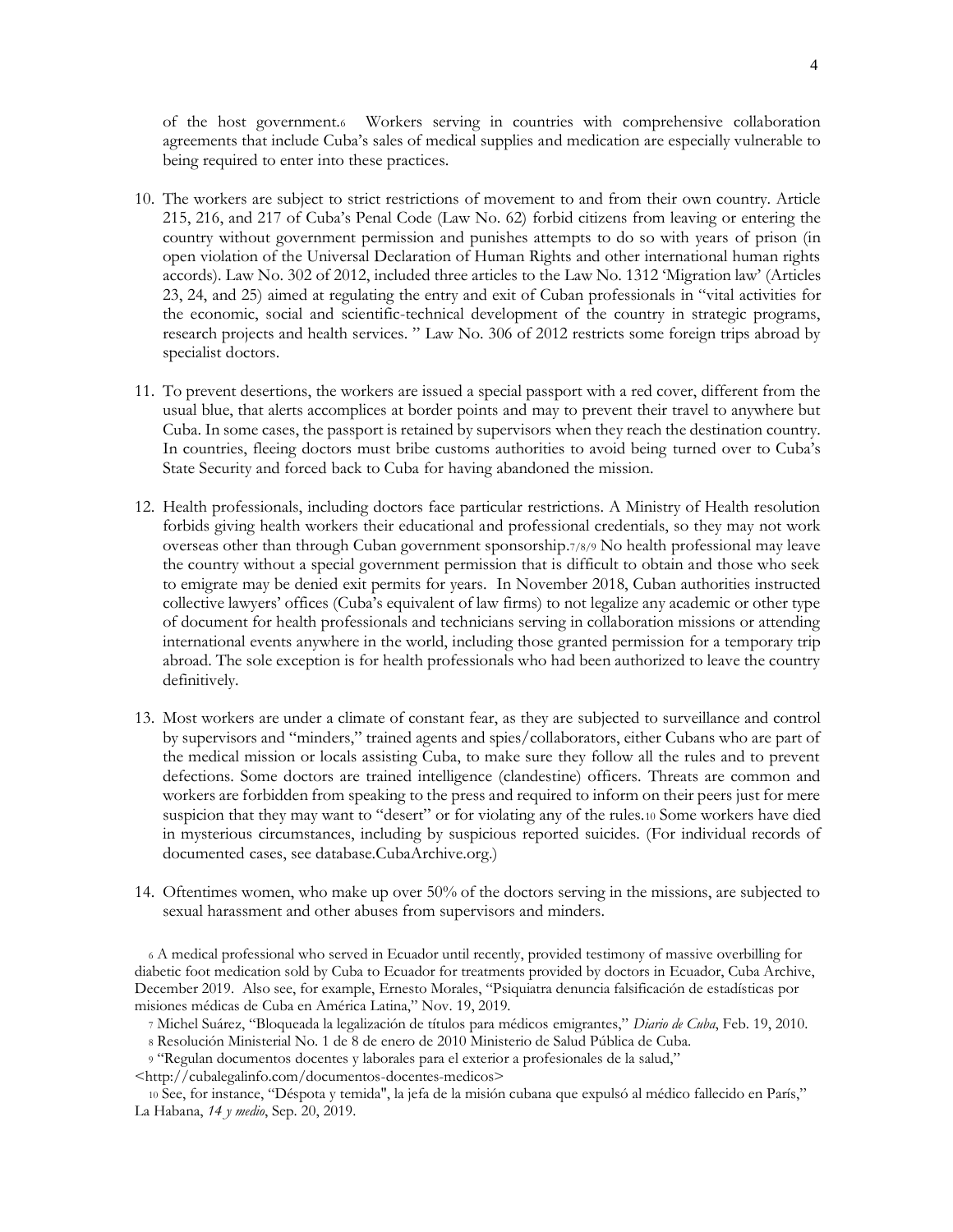- 15. Workers must perform political duties far from the nature of the healthcare they are trained to provide. They must attend regular meetings of a political nature (the frequency depending on the country) to receive instructions as well as propagandized news from home and of the home country. They are generally required to engage in their communities and promote the Cuban Revolution. In some countries they must help recruit support and votes for the government party (linking and, in some places conditioning, medical services to this support) and spreading political propaganda.
- 16. Workers are systematically deprived of legal rights and protections. Because the Cuban state is the perpetrator, official complicity is absolute. The country's laws and policies promote this form of trafficking and deprive its victims systematically of their rights as well as of any assistance. Specific laws and regulations institutionalize the condition of servitude and exploitation. In fact, there are no individual or collective rights *per se* for any Cuban citizen. The Constitution (Art. 5) stipulates that the Communist Party is the superior and commanding force of the society and of the state and that the construction of socialism and the journey to the Communist society are its only allowable goals. All "rights" are conditioned by and subordinated to this stipulation. The individual is, thus, totally unprotected in law and in practice. This has such an effect that, even after arriving in free countries, most of the "deserters" refuse to speak publicly about their victimization, terrified of reprisals to their families and hoping to eventually be allowed back to their homeland and to be with their loved ones.

Furthermore, in Cuba, all independent organizations are banned and human rights and other civil society actors are threatened, persecuted, imprisoned, forced into exile and, in some cases, even killed or disappeared, as documented by human rights organizations for decades. The judicial system is entirely subordinated to the Executive branch. Even defense lawyers all work for the state, all courts lack independence and impartiality as well as effective procedural guarantees and no courts allow claimants to bring lawsuits seeking remedies for human rights violations.<sup>11</sup> Thus, victim or witness protections are inexistent. This has been extensively reported including by our own State Department.<sup>12</sup>

#### **Conclusions**

The above situation describes systematic trafficking in persons. To sum it up in the words of a Cuban doctor who served in Honduras, "Cuba's doctors are the highest qualified slave labor force in the world."<sup>13</sup> This translates to all health professionals sent abroad in the described labor scheme.

The practice violates numerous international agreements such as the Palermo Protocol and the Trafficking in Persons Protocol, several ILO (International Labor Organization) conventions, the Convention Against Torture and Other Cruel, Inhuman or Degrading Treatment or Punishment and other international norms and standards. Because most of the workers serve "willingly" —even eagerly— to improve their lot, it is important to note that the Trafficking in Persons Protocol of 2000,

<sup>11</sup> A *Human Rights Watch* report of 1999 provides a useful and relevant summary of how Cuba's laws restrict human rights: "Cuba's Repressive Machinery: Human Rights Forty Years After the Revolution," *Human Rights Watch*, 1999. (See section on the laws at [https://www.hrw.org/reports/1999/cuba/Cuba996-](https://www.hrw.org/reports/1999/cuba/Cuba996-03.htm#P576_78223) [03.htm#P576\\_78223](https://www.hrw.org/reports/1999/cuba/Cuba996-03.htm#P576_78223) ).

<sup>12</sup> Cuba Human Rights Country Report, U.S. Department of State, 2019, https://www.hrw.org/worldreport/2019/country-chapters/cuba.

<sup>13</sup> Confidential source, testimony to *Cuba Archive*, 2009.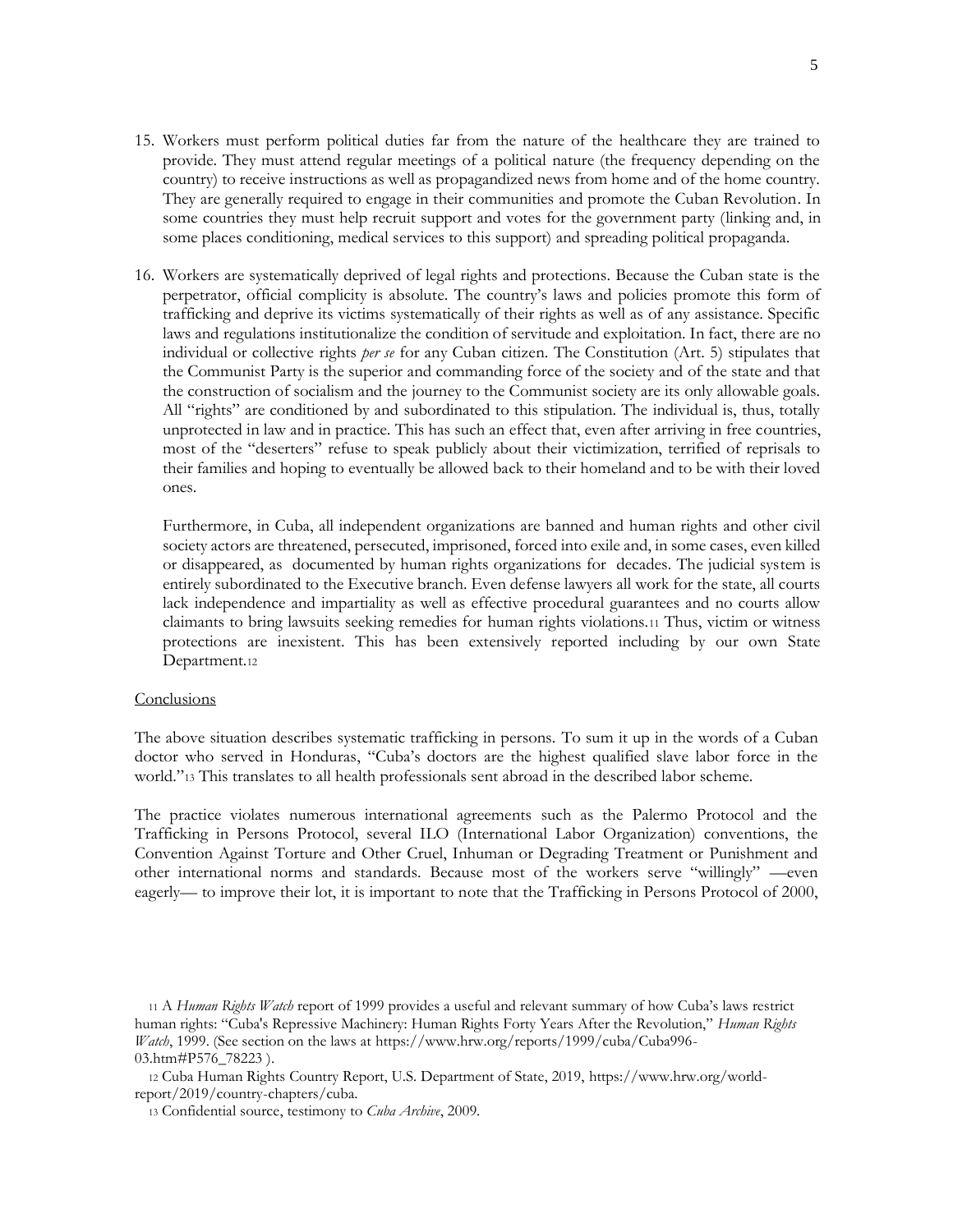a complement to the U.N. Convention Against Transnational Organized Crime, clearly states that abuse of power or of a position of vulnerability for the purpose of exploitation constitutes human trafficking.<sup>14</sup>

Aside from North Korea, no other state is known to traffic its own citizens systematically in exploitative labor arrangements that enrich the government's coffers. In fact, Cuba seems to be the only state that engages in this practice not just with private corporations (as North Korean does) but directly in bilateral contracts with many governments.

Cuba's singular practice of "modern slavery" dates from the early 1960s, when it sent its first medical brigades to Algeria (to help the revolutionary government of Ben Bella) and Chile (to assist after an earthquake), both in 1962. The scheme grew and evolved over time and until 2010 it was a tightly-guarded state secret that Cuba received financial compensation for its international "missions." Cuba's labor trafficking has thrived thanks to the complicity of many governments allied with Cuba that reap benefits (political and economic) and to the impunity it has been afforded by the international community.

To date, Cuba has enjoyed near-total impunity for the abuses against its "export workers" and has been aided and abetted by numerous governments and international agencies and organizations under the guise of supporting its "international solidarity" and "humanitarianism." Many politicians, academics, journalists, and non-governmental organizations all over the world know that the Cuban workers are being exploited (or at best, that they serve in highly irregular arrangements that benefit a dictatorship) but have long treated the matter with indifference, complacency, and even encouragement. Many are themselves victims of an active machinery of influence and propaganda of the Cuban government meant to confuse and control the narrative.

UN system organizations such as the Pan American Health Organization (PAHO) and the World Health Organization (WHO) have for years entered into trilateral arrangements to facilitate and/or fund the delivery of certain medical and educational services by Cuban "brigades" in countries in Africa and the Americas that send Cuban workers to remote and hardship areas. Democracies such as France, Australia, Norway, Germany, Japan, and others, as well as international non-governmental organizations, have supported and subsidized these arrangements, both currently and in the past, to assist needy populations in third world countries. Their "humanitarian" concerns openly disregard the rights of Cuban workers and the needs of the Cuban population suffering a resulting lack of health services and supplies.

The rights to healthcare and the true situation of healthcare in Cuba is not investigated or reported by the vast majority of the international community and world media. There is widespread and compelling information of a public health crisis in Cuba: the number of doctors is very scarce, especially of specialists and, often, foreign medical students without experience or proper training are the "doctors" available to the local population. From 2008 to 2017, *Diario de Cuba* reported that, according to statistical yearbooks published by the Ministry of Public Health, the Cuban government had eliminated 77,880 technical positions and 20,124 nursing personnel from the island's health system.<sup>15</sup> In addition, there is a chronic lack of supplies and equipment and extreme under-investment in the health system. Because some of the health "cooperation agreements" include the provision by Cuba of medication and medical supplies to other countries, these are not available to the local population.

<sup>14</sup> See "The role of 'consent' in the Trafficking in Persons Protocol," Issue Paper, United Nations Office on Drugs and Crime, Vienna, 2014, https://www.unodc.org/documents/humantrafficking/2014/UNODC\_2014\_Issue\_Paper\_Consent.pdf.

<sup>15</sup> Mirta Fernández y Pablo Díaz Espí, 77.900 técnicos y 20.120 trabajadores de enfermería menos ¿quién atiende a los cubanos?, *Diario de Cuba*, 11 de enero de 2019.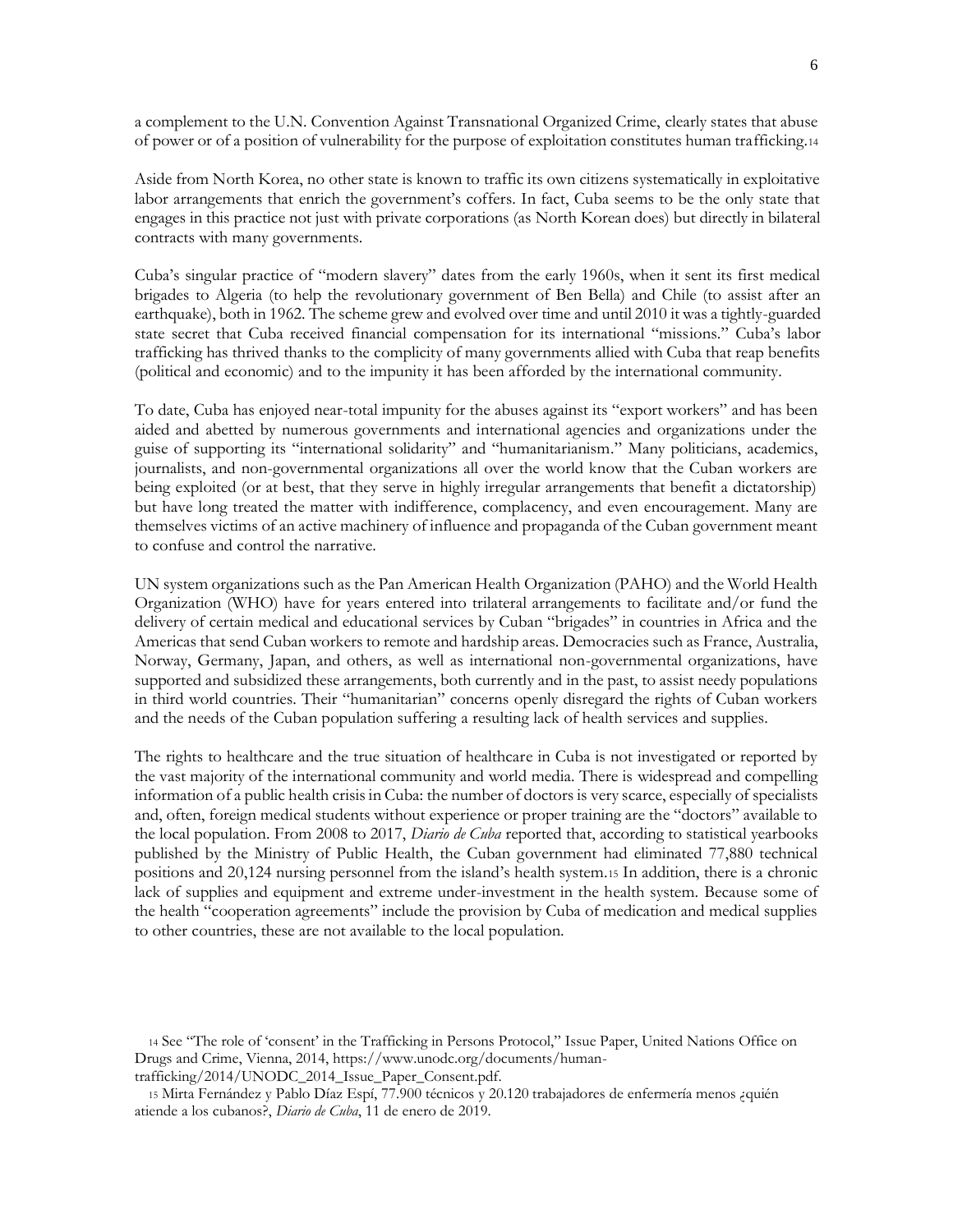Undesirable implications of Cuba's medical missions for citizens of other countries<sup>16</sup>

Cuban medical missions provide valuable healthcare to many underserved people around the world. Unacceptably, they do so at the cost of the Cuban workers and their families. The missions also have other negative implications for the international community.

#### 1. Questionable credentials.

Host governments typically waive national credential requirements. Because Cuba reaps huge rewards from this trafficking business, it has invested in massive and accelerated training of Cuban health professionals for export. Some of the health professionals it sends abroad are reportedly ill-trained and/or have not completed their medical training. There are even reports of veterinarians and highly trained nurses receiving a specialized 6-month training and of medical students two years from graduating sent to developing countries as medical doctors. Medical associations in some of the host countries or in countries that receive graduates from Cuba's medical schools have questioned the credentials and training (media reports come from Costa Rica, Ecuador, Uruguay, Bolivia, Brazil, Kenya, and others). Ecuador's Minister Against Corruption reported in January 2020 that five surgeons and a traumatologist were being investigated for apparent falsification of university degrees granted by the University of Havana, Cuba; two were under investigation for the death of a 34-year-old patient.<sup>17</sup>

#### 2. Lacking accountability.

Patients have little or no legal recourse for malpractice (individual cases have been reported by the media of some countries). Because the patients are left at great risk and, because they tend to be poor and receiving free public care, have little or no legal or other recourse in case of malpractice.

# 3. Intentional distortions in the host economies.

Some host countries have sufficient doctors and other health workers, including ones who are unemployed or underemployed, yet, for political reasons, the Cuban doctors are imported. In some countries, the local government pays much more to employ the Cuban doctors than what it pays local doctors. In Venezuela and Ecuador, for instance, homegrown doctors were fired years ago and replaced with Cubans.

In April 2019, a medical group in El Salvador publicly complained, after examining the agreement with Cuba, that local doctors were paid a third of what the government was paying for the Cuban health workers.<sup>18</sup> In November 2019, the Bolivian Medical Association requested an official investigation of reports that Cuba had been paid by the Bolivian government 30,000 bolivianos (equivalent to US\$4,000) a month per the 750 Cuban health professional reported in Bolivia while local doctors were earning only 2,000 to 6,000 bolivianos.<sup>19</sup>

#### 4. Questionable performance results.

A serious or comprehensive analysis of health results of the Cuban medical missions and effective resource allocation in host countries is impossible because statistics are systematically tampered with and

<sup>16</sup> This section was mostly derived from "Cuba's export workers: a state-run labor trafficking business, Fact Sheet," *Cuba Archive*, http://cubaarchive.org/files/FACT-SHEET-TRAFFICKING-IN-PERSONS.pdf.

<sup>17</sup> Johnny Guambaña, "Secretaría Anticorrupción denuncia falsos títulos médicos de seis personas," Cuenca, Ecuador, *El Universo*, Jan. 10, 2020,

https://www.eluniverso.com/noticias/2020/01/10/nota/7684200/secretaria-anticorrupcion-denuncia-falsostitulos-medicos-seis.

<sup>18</sup> "Los médicos cubanos en El Salvador tenían beneficios negados a los locales, denuncia el gremio," San Salvador, *Diario de Cuba*, Apr. 26, 2019.

<sup>19</sup> "El Colegio Médico boliviano pregunta por el 'dinero malgastado' en los médicos cubanos," *Diario de Cuba*, La Paz, Nov. 27, 2019, https://diariodecuba.com/cuba/1574881767\_6764.html.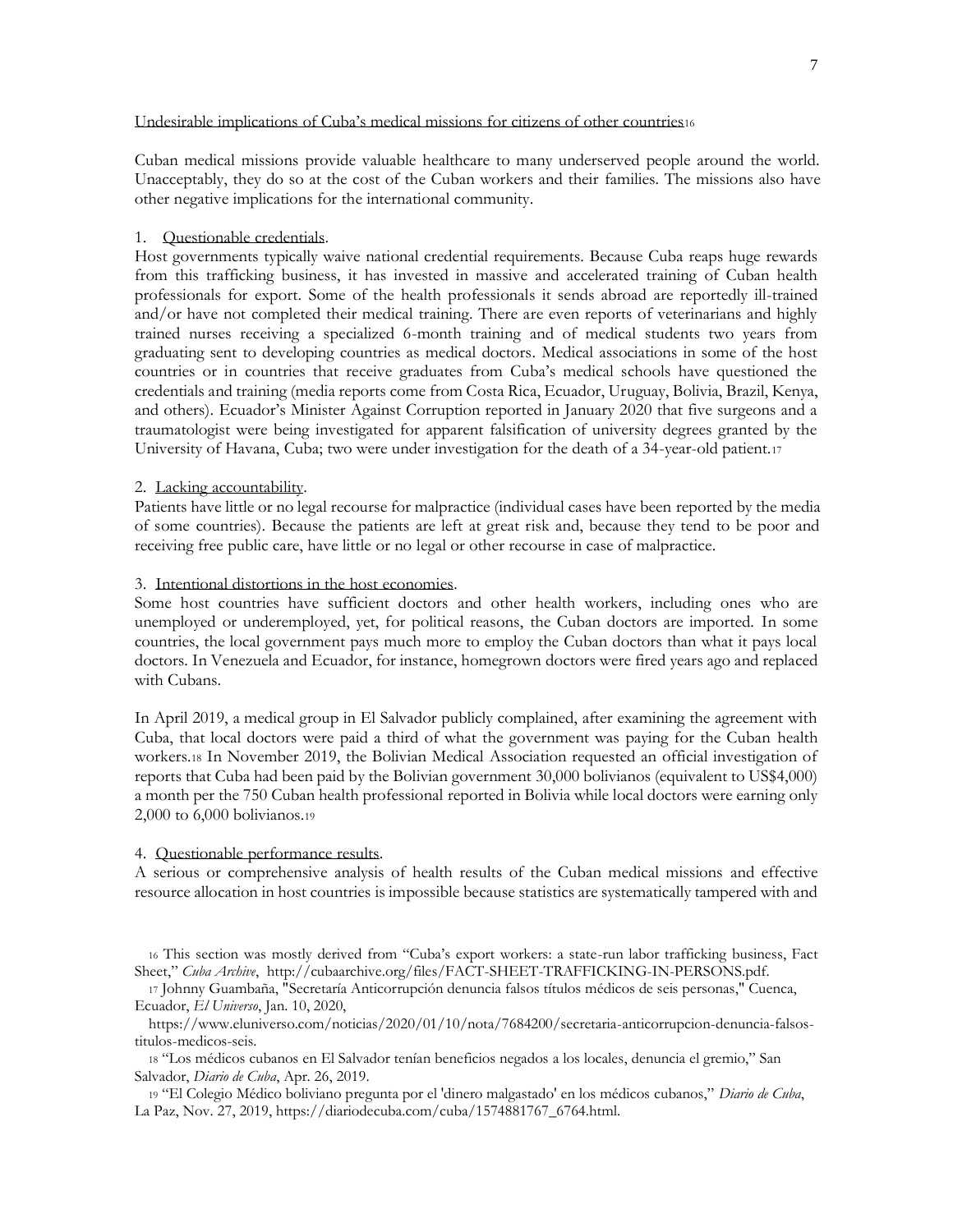most reports by Cuban official sources are loaded with revolutionary hyperbole and are inconsistent, even contradictory.

#### 5. National and international security concerns.

Some of the health workers sent abroad are trained by Cuba's intelligence services to monitor the host country and diffuse opposition to the revolutionary-socialist model. Most, if not all, internationalist missions have a proselytizing role and some are actively used to spread propaganda and exert political influence to undermine democracy. In Latin America, the program is part of the Bolivarian Alternative for the Americas (ALBA), which seeks overtly to undermine democracies with the political, economic, and social integration of the Caribbean and Latin American countries in the neo-communist "21st c. socialism."

In May 2019, OAS Secretary General Luis Almagro, publicly declared that Cuba used the medical missions to export repression in Latin America.<sup>20</sup> In June 2019, Colombian authorities arrested a Cuban intelligence agent caught spying at an air base who had initially been part of the Cuban medical mission in Venezuela before he had married a Colombian and emigrated to that country. <sup>21</sup> In Bolivia, a new government that terminated and expelled the Cuban medical mission reported in November 2019 that one hundred members of the Cuban medical brigade were intelligence agents with fake credentials as doctors.<sup>22</sup> Brazilian president Jair Bolsonaro publicly denounced in January 2020 that agents posing as doctors embedded in the Cuban medical mission in his country until November 2018 were organizing radical groups for political purposes, essentially for terrorist activities.<sup>23</sup>

In Venezuela, Cuba's extreme dependence on service exports to that country implies, among other things, great incentives to keep propping up the Maduro authoritarian government by all means possible. Aside from a very large Cuban presence in Venezuela's military, security, and all other important sectors of the economy and society, hundreds of members of paramilitary groups from Cuba have received intensive instruction in technical and medical specializations to serve in Venezuela and help maintain political control. Some are reportedly part of the medical personnel of the medical missions.<sup>24</sup>

#### **III. Salient events of the reporting period (April 1, 2019-March 30, 2020).**

### 1. What efforts did the government make to address the trafficking?

In the last twelve months, the government of Cuba has continued to promote this form of trafficking and continued to state so publicly through all sorts of official venues. It has made no efforts to meet the

<sup>20</sup> "Almagro: Misión médica cubana sirve para exportar métodos represivos en América Latina," *NTN24*, May 15, 2019, http://www.ntn24america.com/america-latina/venezuela/almagro-mision-medica-cubana-sirve-paraexportar-metodos-represivos-en?fbclid=IwAR2zUnImvBFjRTLpHDjhgduPFwBG-pA9yn-NfPiksvxzrgHHrZP046LHyg.

<sup>21</sup> "Expulsan a espía cubano que rondaba la base aérea de Palanquero," *El Tiempo*, Mar. 27, 2019,

https://www.eltiempo.com/colombia/otras-ciudades/expulsan-a-espia-cubano-que-rondaba-la-base-militarde-palanquero-338340.

<sup>22</sup> "Cien agentes cubanos entraron a Bolivia como personal médico, revela ministra," *Radio Televisión Martí*, Nov. 15, 2019,

https://www.radiotelevisionmarti.com/a/cien-agentes-cubanos-entraron-a-bolivia-como-personalm%C3%A9dico-revela-ministra/252395.html

<sup>23</sup> José Alberto Gutiérrez, "Bolsonaro denuncia presencia de "terroristas" entre médicos cubanos," *CiberCuba*, Jan. 6, 2020, https://www.cibercuba.com/noticias/2020-01-06-u199733-e20037-s27061-bolsonaro-denunciapresencia-terroristas-medicos-cubanos.

<sup>24</sup> See Maria C. Werlau, *Cuba's intervention in Venezuela: a strategic occupation with global implications*, Free Society Project/Cuba Archive, 2019[. https://www.amazon.com/dp/B07VXKXF6Y.](https://www.amazon.com/dp/B07VXKXF6Y) (Especially see chapters V, VI, VII and IX.)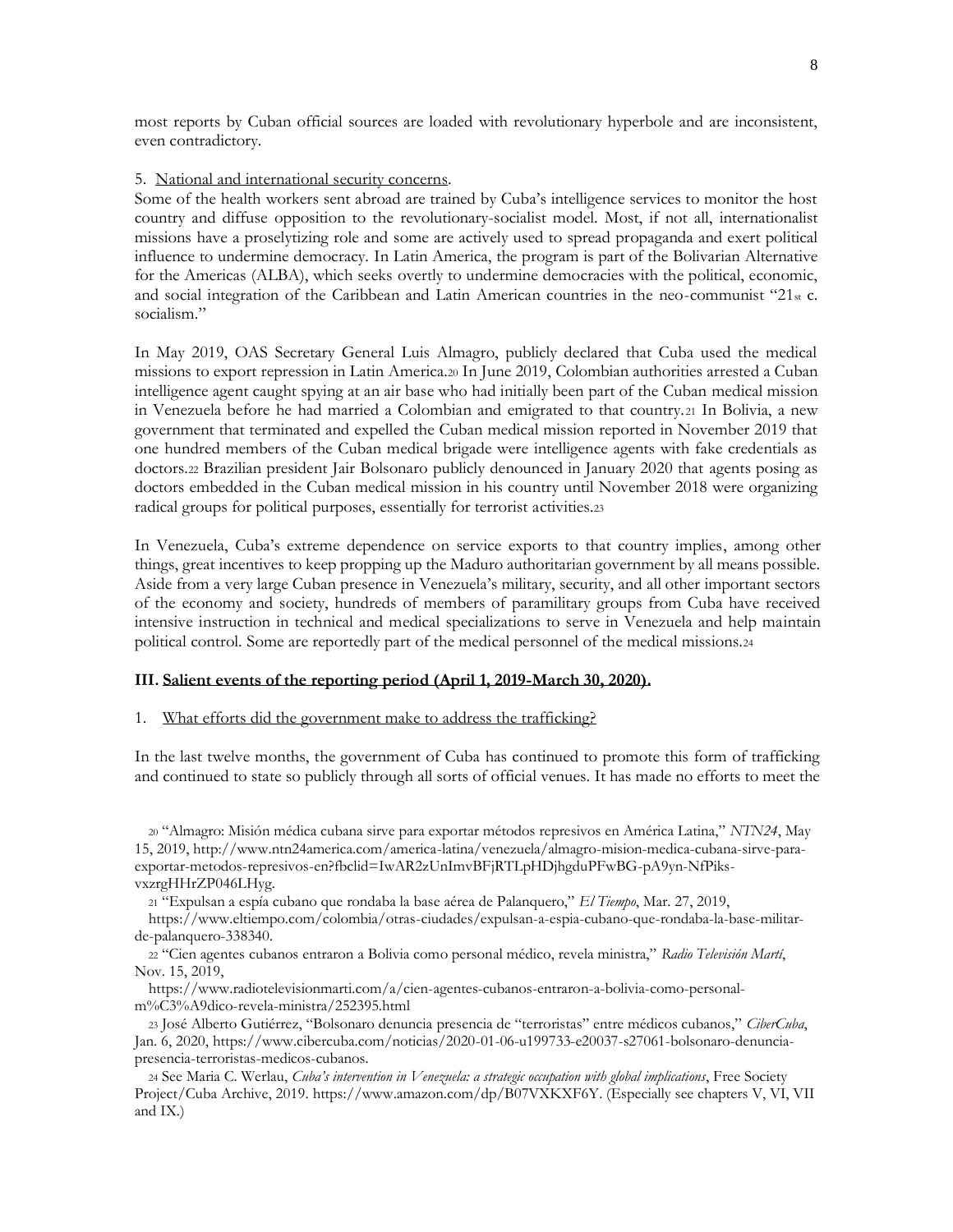Trafficking Victims Protection Act (TVPA)'s minimum standards for the elimination of this form of human trafficking and has done nothing to prosecute perpetrators or protect victims. It has put in place no effective mechanisms –legal or otherwise—to protect against this form of trafficking. It has not entered into any effective, transparent, partnerships, or cooperative arrangements, or agreements resulting in concrete and measurable outcomes with domestic civil society organizations, or private sector entities, or international nongovernmental organizations, and has not entered into multilateral or regional arrangements or agreements to assist in the prevention of this form of trafficking, protect its victims, or punish traffickers.

## 2. Do government officials understand the true nature of this form of trafficking?

Government officials plan and enforce the trafficking and actively promote seek to secure more international partners to expand it. They well understand the true nature of this practice and the violations that have been denounced. For this reason, they continue to repress, silence, and threaten the victims, keep the work contracts secret and misrepresent their terms, as well as expend enormous efforts on disinformation and propaganda to justify the practice. What's more, they have outspokenly defended the practice.

On August 29, 2019, Cuba's Ministry Foreign Affairs denounced and strongly condemned the United States government's "recent aggression against Cuba through a USAID program to finance projects and seek information to discredit and sabotage Cuba's international health care cooperation in dozens of countries, benefitting millions of people."<sup>25</sup>

On January 3, 2020 Cuba responded to a November 6, 2019 official inquiry the Rapporteur Against Contemporary Forms of Slavery and the Rapporteur on Trafficking in Persons disallowing all claims and calling all questioning of its medical missions "unacceptable." (See Annex 1, 2, and 3. )

On October 2, 2019, Cuba's Foreign Minister, Bruno Rodríguez, gave an interview to *The Associated Press'* Vice President for International News, Ian Phillips, in New York,<sup>26</sup> where he addressed a question regarding the restriction on the entry for eight years of citizens who abandon medical missions by defending the international medical missions' program and blaming a victim relief program of the US government, the Cuban Medical Professional Parole (CMPP) program27 (August 2006 to Jan. 2017), for Cuba's systematic abuses of its health workers. In his longer response, he stated: "I'm not sure you're

<sup>25</sup> "The U.S. government allocates millions of dollars to obstruct Cuban medical cooperation," Statement from the Ministry of Foreign Affairs, Granma, Aug. 29, 2019.

<sup>26</sup> "El endurecimiento del bloqueo define el estado actual de las relaciones con Estados Unidos (+ Video)," *Juventud Rebelde*, Oct. 1, 2019, [http://www.juventudrebelde.cu/internacionales/2019-10-01/el-endurecimiento](http://www.juventudrebelde.cu/internacionales/2019-10-01/el-endurecimiento-del-bloqueo-define-el-estado-actual-de-las-relaciones-con-estados-unidos)[del-bloqueo-define-el-estado-actual-de-las-relaciones-con-estados-unidos.](http://www.juventudrebelde.cu/internacionales/2019-10-01/el-endurecimiento-del-bloqueo-define-el-estado-actual-de-las-relaciones-con-estados-unidos) (Quotes translated from Spanish.)

<sup>27</sup> Under the CMPP Program, doctors and other professionals in the health field, sent by the Government of Cuba to work or study in third countries, could request parole into the United States from third countries (not Cuba or the US) could apply for parole at a U.S. embassy or consulate. In addition, the spouse and unmarried children under the age of 21 of individuals meeting the program's criteria could be included in the parole request. The family members could be present with the medical professional in the third country or could be residing in Cuba. Parole requests are adjudicated by USCIS. The program was initiated by the Bush administration in August 11, 2006 and ran to January 12, 2017, when President Obama cancelled it shortly before leaving office. (See Cuban Medical Professional Parole (CMPP) Program, https://www.uscis.gov/humanitarian/humanitarian-parole/cuban-medicalprofessional-parole-cmpp-program.) According to *The Miami Herald*, around 8,000 health workers benefitted from the program, however, it is likely that this figure includes family members. ( Mario J. Pentón, "Cuban physicians still abandoning missions abroad despite end to U.S. parole program," *The Miami Herald*, Mar. 12, 2018.)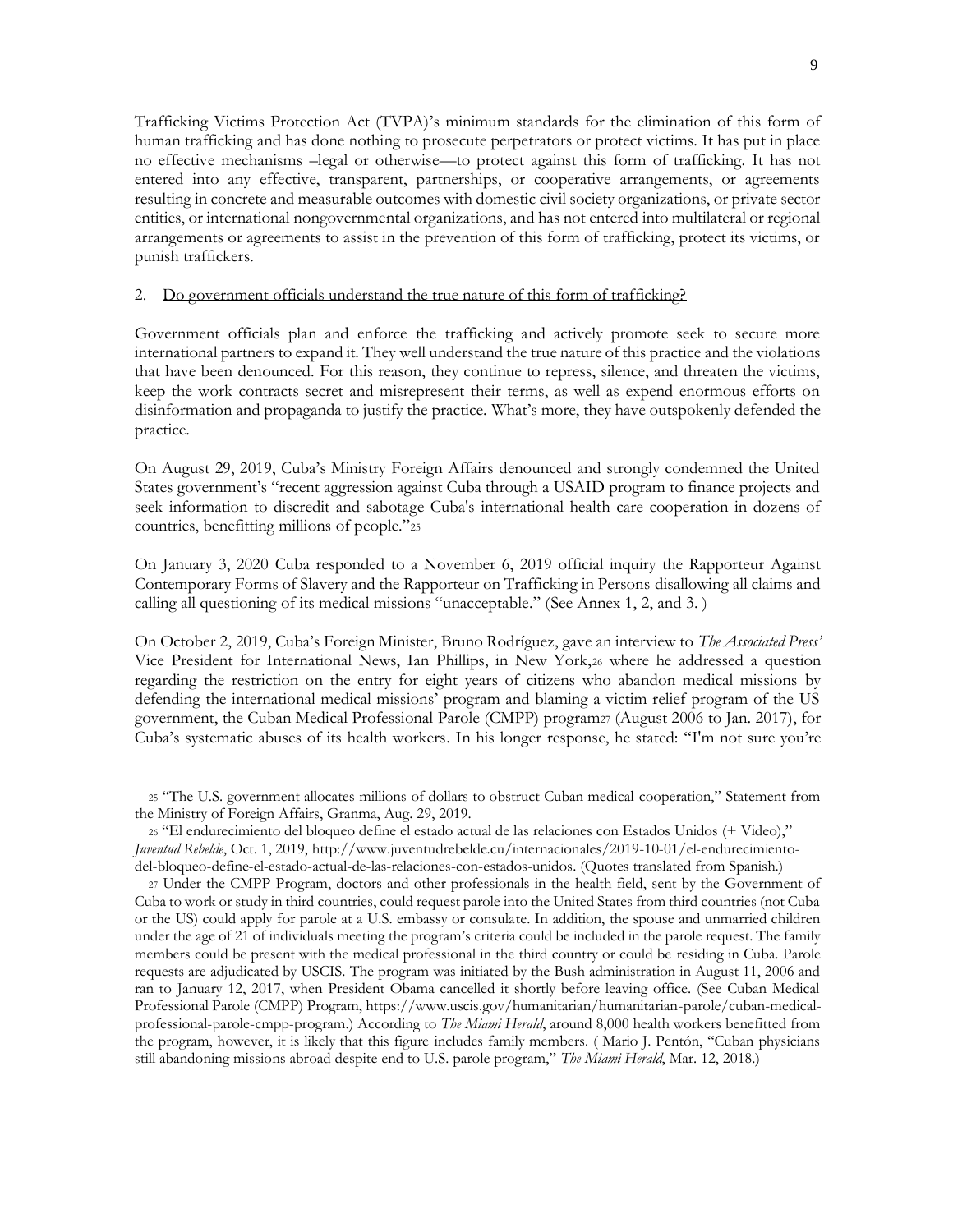right. First, it should be said that a mendacious, slanderous campaign begins against Cuban medical cooperation that benefits more than 70 countries at this time. There are truly ridiculous accusations of modern slavery, of human trafficking. More than 400,000 Cuban health professionals, on a voluntary basis, have traveled to other countries to provide health services, especially to low-income families and often in remote locations. It is a totally humanitarian work, absolutely separated from any political interest. ... Cuba certainly has some highly qualified personnel, which is about finding relief before they emigrate definitively. This usually happens by agreement between the scientist or the highly specialized doctor and the health institution to which he belongs, and sometimes he is asked to delay his definitive departure from the country in time, but I can assure you that this happens by common agreement. … It is true that there are migratory regulations such as those in many countries but when you ask about this, you should not forget that we are not talking about normal migratory relations. We are talking about migratory relations that have been captive, victims for many years of strong politicization by the United States government."

The Minister then misrepresented the CMPP Program as covering other professionals, whereas it was only for medical personnel in third countries (considered victims of trafficking) and incorrectly reported that US diplomats were obliged to incite Cubans to go to the US and that the US government provided airfare to the United States (individuals paroled under the CMPP Program had to make travel arrangements on their account). Asked about Cuban citizens (activists, dissidents) prevented from leaving the country, he stated: "Cuba's regulations on migration are very similar to those of any country and of any modern migration policies establishing a whole series of legal stipulations limiting people privy to classified information, that is, of those in prior government positions and who are subject to legal proceedings from leaving the country. In sum, there are a whole series of stipulations that are regulated, they are regulated by law. However, Cuba's laws guarantee, unlike that of the United States, that Cubans can travel freely anywhere in the world." Clearly, Cuba's laws limit entry and exit from the national territory in violation of international law, as detailed above. This type of misrepresentation, or outright prevarication, is typical of Cuba's leaders and diplomats.

# 3. Does the government effectively assist its nationals exploited abroad?

To the contrary, as described above.

# 4. Does the government work to ensure victims receive adequate assistance and support for their repatriation while in destination countries?

To the contrary, the conditions workers face in their foreign assignments, the refusal of the Cuban government to allow travel back home to attend to emergencies or funerals of close family members, and the forced family separations and refusal to allow "deserters" entry into Cuba, as described above, are believed to constitute cruel and unusual punishment in violation of the Convention against Torture and Other Cruel, Inhuman or Degrading Treatment or Punishment, of which Cuba is a ratifying state.

# 5. Does the government provide adequate assistance to repatriated victims after their return to their countries of origin, and if so, what forms of assistance?

No. In fact, it has been reported that promises made to the workers of compensation for their overseas service are not kept once they have returned home after having successfully completed their contract (these include collecting the agreed amount in their hard currency account frozen in Cuba, receiving a new home or car, collecting incapacity benefits, etc.)

6.Does Cuba cooperate with other governments in the investigation and prosecution of this forms of trafficking in persons and has not entered into bilateral, multilateral, or regional law enforcement cooperation and coordination arrangements with other countries?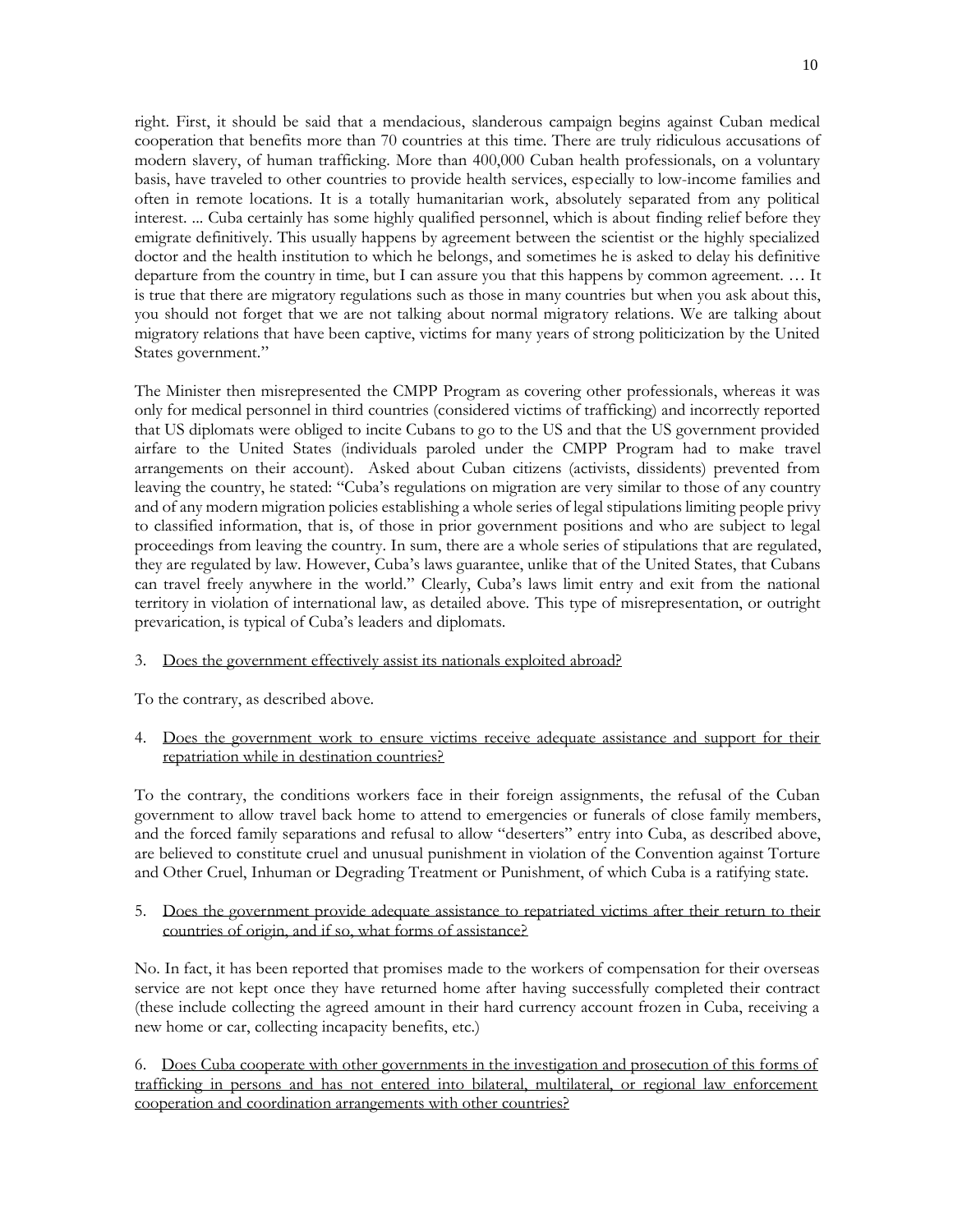No, at least not with respect to the labor trafficking reported herein.

#### **Trends/events of the past year**

#### 1. Victims of this form or trafficking are in the tens of thousands.

Tens of thousands of Cuban workers are believed to be serving overseas in what Cuba refers to as "international collaboration" arrangements.

In 2019, medical missions in at least Ecuador, Bolivia, and El Salvador were terminated by the host governments, however, media reports indicate that government authorities from several countries were considering contracting or had contracted Cuban medical missions —these include Mexico (local state governments), French Guyana, Zimbabwe, and Papua New Guinea.

In August 2019, Cuban government officials reported by Cuban official media, 38,262 are health workers who were working in 66 countries, of which 18,384 are doctors.<sup>28</sup> Less than a month later, the Minister of Foreign Relations, said in an interview with the *Associated Press* that there were medical mission in 70 countries.<sup>29</sup> These types of contradictions and discrepancies on data reported by Cuba are pervasive and at times extreme, so Cuba's "official" reports on number of workers abroad, including health personnel,

|      |                 | exchange to US dollars 1:1                                                                                                                                                                                  |                                     |
|------|-----------------|-------------------------------------------------------------------------------------------------------------------------------------------------------------------------------------------------------------|-------------------------------------|
|      | Export          |                                                                                                                                                                                                             | Export<br><b>Services</b><br>Net of |
| Year | <b>Services</b> | Tourism                                                                                                                                                                                                     | Tourism                             |
| 2003 | \$2,845         | \$1,999                                                                                                                                                                                                     | \$845                               |
| 2004 | \$3,634         | \$2,114                                                                                                                                                                                                     | \$1,521                             |
| 2005 | \$6,550         | \$2,399                                                                                                                                                                                                     | \$4,152                             |
| 2006 | \$6,667         | \$2,235                                                                                                                                                                                                     | \$4,433                             |
| 2007 | \$7,952         | \$2,236                                                                                                                                                                                                     | \$5,715                             |
| 2008 | \$8,566         | \$2,347                                                                                                                                                                                                     | \$6,220                             |
| 2009 | \$7,763         | \$2,082                                                                                                                                                                                                     | \$5,680                             |
| 2010 | \$9,660         | \$2,218                                                                                                                                                                                                     | \$7,442                             |
| 2011 | \$10,281        | \$2,503                                                                                                                                                                                                     | \$7,778                             |
| 2012 | \$12,760        | \$2,613                                                                                                                                                                                                     | \$10,147                            |
| 2013 | \$13,027        | \$2,608                                                                                                                                                                                                     | \$10,419                            |
| 2014 | \$12,663        | \$2,546                                                                                                                                                                                                     | \$10,117                            |
| 2015 | \$11,369        | \$2,829                                                                                                                                                                                                     | \$8,550                             |
| 2016 | \$11,102        | \$3,069                                                                                                                                                                                                     | \$8,033                             |
| 2017 | \$11,128        | \$3,169                                                                                                                                                                                                     | \$7,960                             |
|      |                 | Table derived from: External balance of goods &<br>services and tourism, Statistical Yearbook of Cuba<br>2009 to 2016, Oficina Nacional de Estadísticas,<br>República de Cuba; and World Trade Organization |                                     |

export revenues, etc., are all unreliable.

The most recent official statistics by Cuban on health workers is available in the Health Statistical Yearbook for 2018, published in 2019. It reports that in 2018 Cuba's health "collaborators" were serving in 69 countries in the Americas, Sub-Saharan Africa, North Africa, Asia, Middle East, and Europe (just in Portugal). The largest contingent by far is in Venezuela. In November 2018, *Granma*, the official newspaper of the Central Committee of the Communist Party of Cuba, reported that Cuba had more than 21,700 health workers only in Venezuela,<sup>30</sup> and this number is believed to have not significantly diminished.

Cuba's statistics' bureau, *Oficina Nacional de Estadísticas* (ONE) last published data to 2017 and reported revenues derived from export services (including from the labor trafficking relevant to this report), remain the country's first official source of revenues. (See table in this page.) Trade data derived from countries importing services from Cuba ("mirror statistics") confirm that service exports have been Cuba's first source of revenues since 2005. In the last year, Cuban officials have indicated —in media and other reports— that service exports have remained strong. Furthermore, the state-controlled official press reported in August 2019 that

<sup>30</sup> Enrique Milanés León, "Refuerza Cuba con 500 especialistas su abrazo médico a Venezuela, *Granma*, Nov.

<sup>28</sup> Elson Concepción Pérez, "Esclavos solo del amor por los demás," *Granma*, Aug. 12, 2019,

[http://www.granma.cu/mundo/2019-08-12/esclavos-solo-del-amor-por-los-demas-12-08-2019-01-08-51.](http://www.granma.cu/mundo/2019-08-12/esclavos-solo-del-amor-por-los-demas-12-08-2019-01-08-51) <sup>29</sup> "El endurecimiento del bloqueo define el estado actual…", op.cit.

<sup>11, 2018,</sup> [http://www.granma.cu/mundo/2018-11-11/refuerza-cuba-con-500-especialistas-su-abrazo-medico-a](http://www.granma.cu/mundo/2018-11-11/refuerza-cuba-con-500-especialistas-su-abrazo-medico-a-venezuela-11-11-2018-18-11-24)[venezuela-11-11-2018-18-11-24.](http://www.granma.cu/mundo/2018-11-11/refuerza-cuba-con-500-especialistas-su-abrazo-medico-a-venezuela-11-11-2018-18-11-24)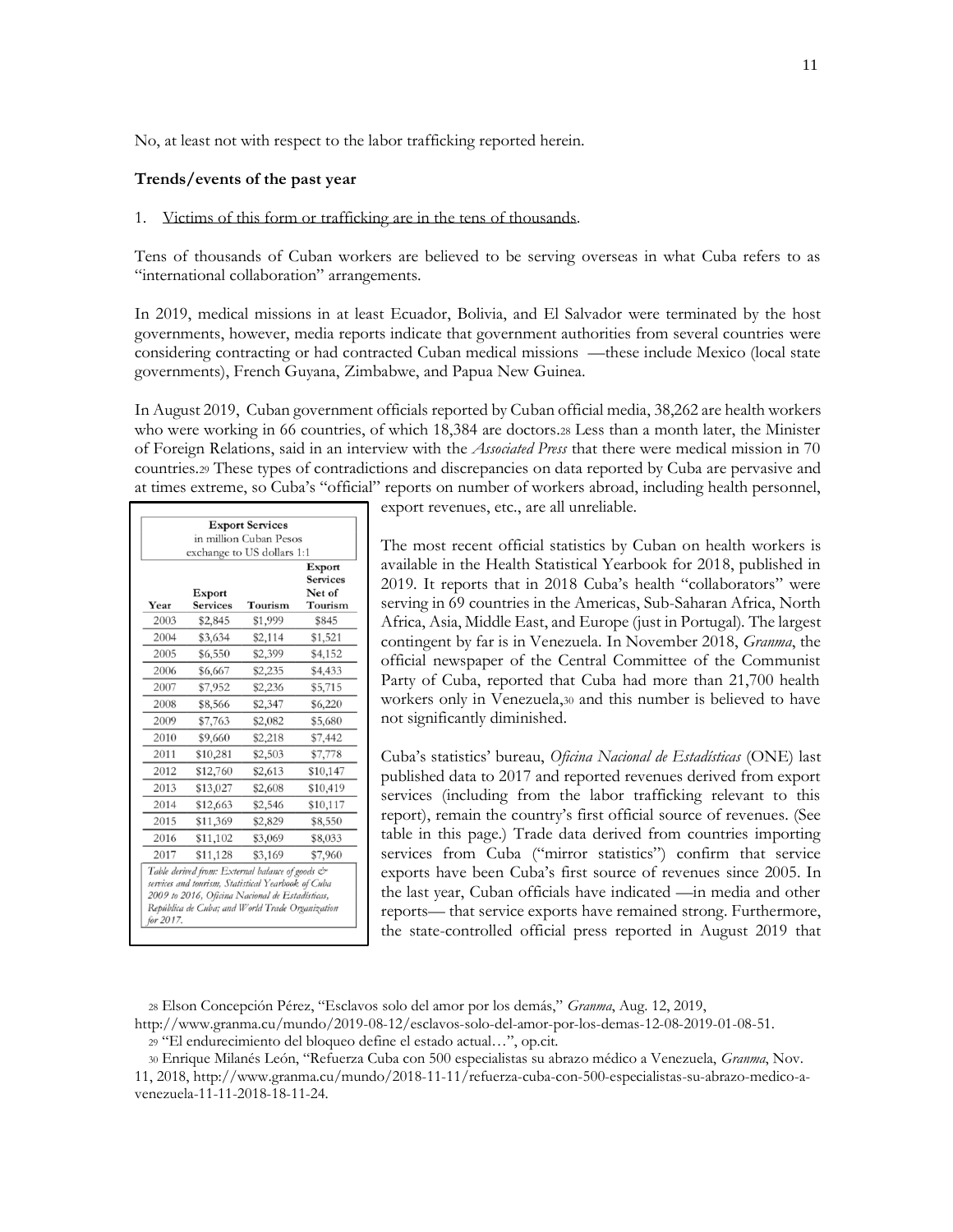revenues derived from export health services totaled \$6.4 billion a year (this is equivalent to 75% of the total export services reported for 2017 by ONE).<sup>31</sup>

Health professionals interviewed by *Cuba Archive* during the past year indicate that the same pattern of compensation as in the past prevails, with payments a small fraction of what Cuba is paid for their services. There are considerable differences depending on the location. For instance, a doctor in Venezuela earns around \$200 a month (a portion in an account in Cuba) and can barely feed himself/herself with the allotted stipend, whereas doctors in oil-producing countries such as Qatar and Saudi Arabia earn around a thousand dollars. Local and international media reports at times have details of the compensation scheme in different countries.

# 2. Workers are being coerced to accept assignments in Venezuela.

Certain locations have always been more coveted and there is a black market to bribe or entice supervisors in Cuba to obtain the best assignments. But, the situation of Venezuela is now extreme and this is where the majority of workers are sent. Because the pay and living and working conditions there are dire, Cuban authorities are now requiring health workers to agree to serve in Venezuela as a condition to obtain later assignments in more appealing locations that pay more. This was reported by a doctor who served in Venezuela until 2013 and has many contacts there in the medical mission.<sup>32</sup>

# 3. Deaths of "international collaborators."

Six Cuban doctors on overseas missions died in 2019: one in an accidental gas explosion (several similar reported accidents have been reported in the past), two were found dead at their place of work of unreported causes at hospitals in Ecuador, one was stabbed to death also in Ecuador, one died from a disease contracted in Guatemala, and one died of a reported heart attack in strange circumstances after being forced back to Cuba from Mauritania. (See Annex 4. For all individual records, see [www.database/CubaArchive.](http://www.database/CubaArchive)) Two Cuban nurses reported as stabbed to death in Jamaica in 2019 are not confirmed as part of a Cuban international mission.

# 4. A kidnapping in Africa.

In April 2019, two doctors were kidnapped in Kenya by Al-Shabaab, an islamist fundamentalist group, and reportedly remain in captivity.<sup>33</sup>

# 5. The situation of Cuban doctors remaining in Brazil.

The government of Dilma Rousseff hired over 11,000 Cuban doctors beginning in 2013 to live and work for three years in underserved areas of Brazil with PAHO as an intermediary. On November 14, 2018 the Cuban government abruptly announced that it would remove all its doctors from Brazil, 8,471 at the time of the announcement, starting the following day. It did so in just four weeks.<sup>34</sup> This was reportedly prompted by the announcement of president-elect of Brazil, Jair Bolsonaro during his 2018 campaign that any doctor who worked in Brazil would have to revalidate credentials to meet the country's requirements and that Brazil would directly hire and pay the Cuban doctors in the *Mais Medicos* program

<sup>31</sup> "El Gobierno ganó 6.400 millones por la venta de servicios de Salud en 2018, según cifras oficiales," La Habana, *Diario de Cuba*, Aug. 2, 2019.

<sup>32</sup> Conversation with Maria Werlau, of Cuba Archive, Miami, November 23, 2019.

<sup>33</sup> Laureano Pérez Izquierdo, "El drama de los médicos cubanos secuestrados en Kenia y olvidados por el régimen" *Infobae*, Jun. 30, 2019.

<sup>34</sup> Shasta Darlington, "Cuba is pulling doctors from Brazil after 'derogatory' comments by Bolsonaro," *The New York Times*, Nov. 14, 2018.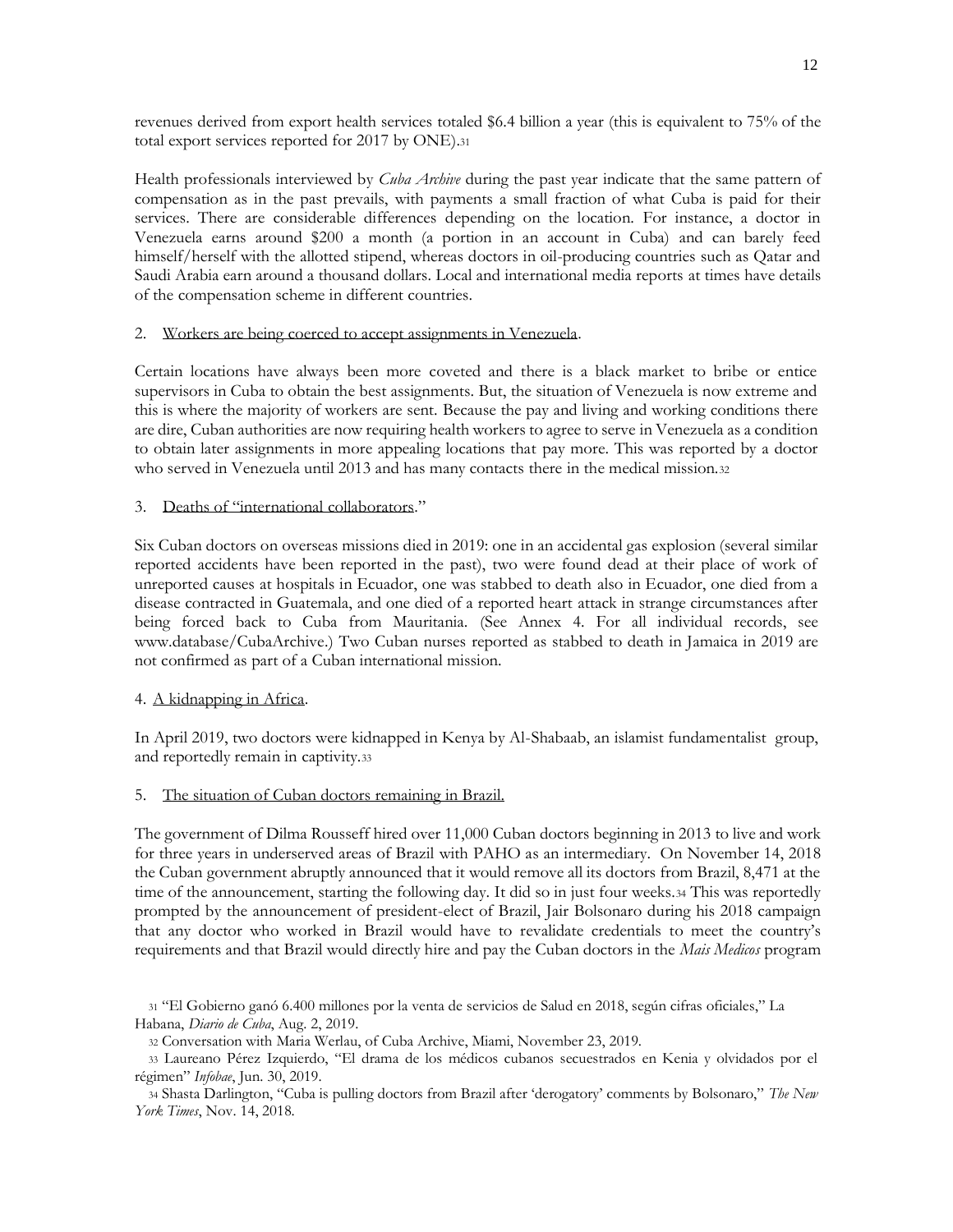and grant visas for their families to join them. The Cuban retreat caused distress to many Cuban doctors who had to pack in a hurry, abandon treasured belongings in Brazil, and endure other difficulties in leaving so suddenly. At the time it was reported that 836 (10%, of the 8,471 doctors in Brazil)<sup>35</sup> decided to stay despite great pressures on them and their families and the reprisals they will face. They joined others who had previously abandoned their missions.36In total, around 2,000 Cuban doctors had remained in Brazil faced with very difficult conditions and unable to work legally. In July 2019 the Government of Brazil issued a Ministerial Order allowing the doctors to obtain residency and permits to work as medical doctors for two years to allow them to revalidate their titles.<sup>37</sup>

Details of the previous Cuban medical mission to Brazil have continued to be investigated as well as reported in the media. Reports surfaced in recent months that PAHO had helped Brazilian and Cuban authorities monitor and control the Cuban doctors to avoid their defections by hiring 120 "consultants" from Cuba for that purpose and by offering a legal team to counter claims that Cuban doctors were taking to Brazilian courts primarily seeking to be hired and paid directly.<sup>38</sup>

An association of jurists, *Associação Nacional De Juristas Evangélicos Programa Anajure Refugees*, prepared a 308-page report in Portuguese dated December 9, 2019,<sup>39</sup> made available to *Global Liberty Alliance*, *Victims of Communism Memorial Foundation* and *Cuba Archive*, that details the trafficking practice including with direct testimony from Cuban doctors who remained in Brazil.

# 6. Heightened international media coverage of human trafficking and other negative aspects of Cuba's medical missions.

Independent media outlets focused on Cuba covered the issue frequently, which helps educate the Cuban population, that has increasing access to news not controlled by the state especially through social media. International media coverage also increased notably. Many articles appeared in English, Spanish, and Portuguese, in countries with medical missions all over the world as well as in leading international venues. Some examples follow:

- "The hidden world of the doctors Cuba sends overseas," *BBC News*, May 14, 2019, https://www.bbc.com/news/uk-48214513
- Nicholas Casey, "'It Is Unspeakable': How Maduro Used Cuban Doctors to Coerce Venezuela Voters," *The New York Times*, Mar. 17, 2019.
- Marion Smith, "Communist Cuba Enslaves Physicians," *The Wall Street Journal*, Dec. 25, 2019.
- Pete Pattison, "Cuba's secret deal with Qatar to take up to 90% of doctors' wages," *The Guardian*, Nov. 8, 2019.

In the last year, the expulsion or termination of missions by governments that replaced Cuba allies in of Ecuador, Bolivia and El Salvador also led to a growing number of reports on the missions, with prominent coverage by the local media of those countries and some international media. These news

<sup>35</sup> 60% were women and nearly 20,000 Cuban [doctors](https://www.facebook.com/permalink.php?story_fbid=932995176910018&id=207782292764647&__tn__=K-R) had worked in Brazil under the program (76.3% women) in five years. (Leticia Martínez Hernández, "El abrazo de Raúl a los héroes que vuelven," *Granma*, Nov. 23, 2018.) <sup>36</sup> "Thousands of Cuban doctors stranded in Brazil with nowhere to go,"

epa-efe, Sao Paulo, Feb 4, 2019, https://www.efe.com/efe/english/world/thousands-of-cuban-doctorsstranded-in-brazil-with-nowhere-to-go/50000262-3887868.

<sup>37</sup> "Brasil ofrece residencia y permiso de trabajo a médicos cubanos en ese país," *CubaNet*, Jul. 29, 2019.

<sup>38</sup> José Alberto Gutiérrez, "Organización Panamericana de la Salud intervino para frenar a médicos cubanos "rebelados" en Brasil," *CiberCuba*, Oct. 21, 2019.

<sup>39</sup> "Medical Emancipation Project, Relatorio Final," Brasília – DF, Associação Nacional de Juristas Evangélicos Programa Anajure Refugees, Dec. 9, 2019.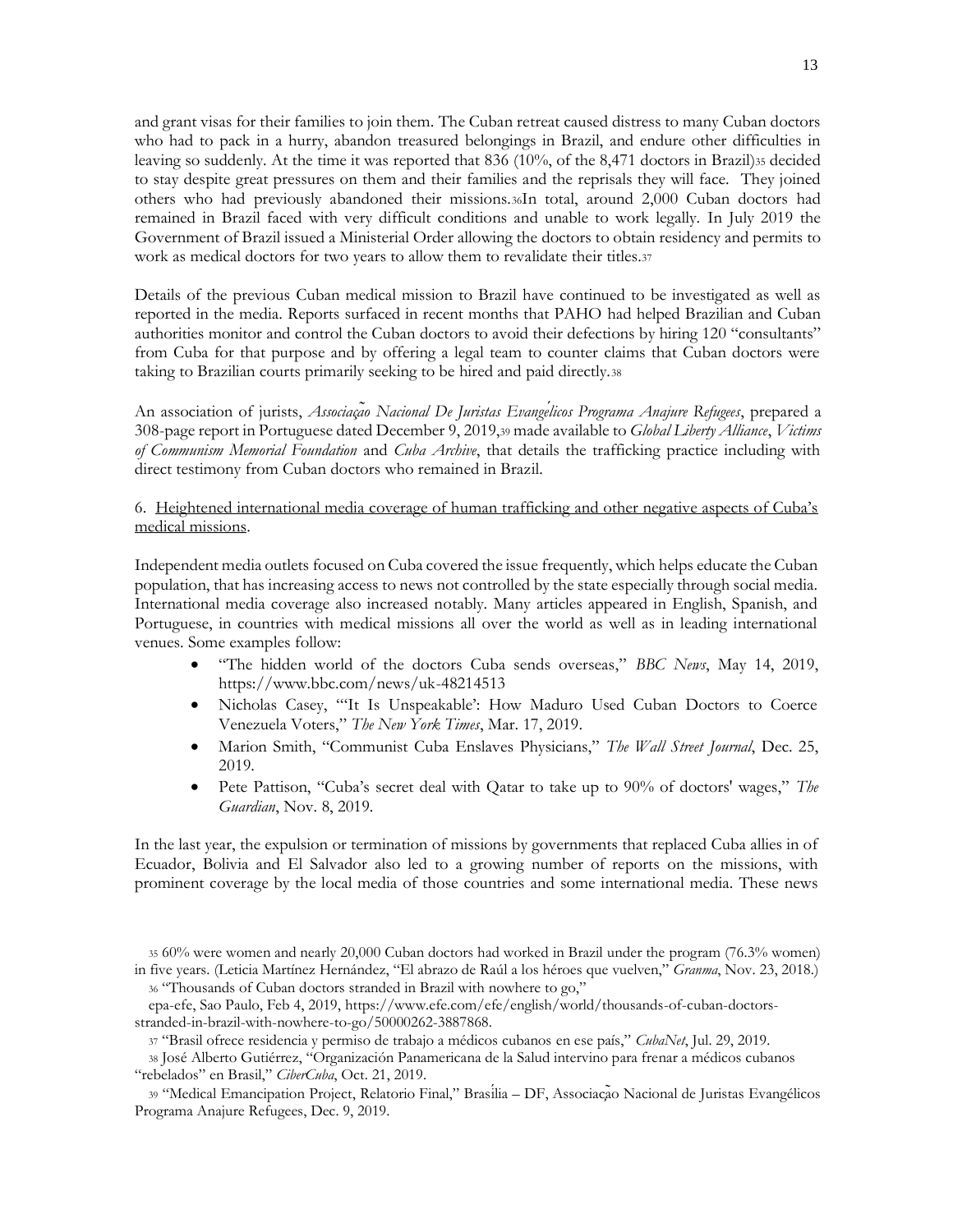reports contained extensive information, mostly obtained from first-hand sources, documenting the trafficking and other abusive and unusual practices related to the missions.

## 7. Increased international advocacy and awareness.

Several significant efforts greatly heightened international awareness of Cuba's trafficking labor scheme, especially of healthcare workers.

- A. United Nations Human Rights Council (Geneva, Switzerland)
	- *1.* The law firm *Guernica International Justice Chambers* (of London, Washington, DC, and Madrid) submitted a special report on behalf of nine Cubans who served in Venezuela and Brazil under the Cuban state labor scheme: Carlos Ramirez Durades, Elizabeth de la Vega, Guiordan Gonzalez, Eyismara Cuna, Maria Eugenia Lagomasino, Yaimara Topes, Yoan Perez Domenech, Eisara Esteves Esclona, and Yusdanie Fernandez. The report, titled "Special rapporteur on the negative impact of the unilateral coercive measures on the enjoyment of human rights communication" (Annex 5 ) was delivered in the Spring of 2019 to several bodies of the UN Human Rights Council: the Human Rights Committee of the Office of the United Nations High Commissioner for Human Rights, the Special Rapporteur on the Negative Impact of the Unilateral Coercive Measures on the Enjoyment of Human Rights, the Special Rapporteur on the Human Rights of Migrants, and the Committee on the Rights of the Child. The report explicitly provides the legal framework for considering the human rights abuses it details as trafficking in persons.
	- *2.* The Rapporteur Against Contemporary Forms of Slavery and the Rapporteur on Trafficking in Person made an official inquiry to the Cuban government on November 6, 2019 on reports of abuses related to the Cuban medical missions. (See Annex 6. )
	- *3. Cuban Prisoners Defenders* delivered a complaint, reportedly in the first half of 2019, to the International Criminal Court (ICC) "On the Commission of Crimes Against Humanity of Slavery (Article 7.1.C), Persecution (Article 7.1.H), and Other Inhumane Acts of a Similar Character Intentionally Causing Great Suffering, or Serious Injury to Body or to Mental or Physical Health (Article 7.1.)." It claimed the ICC's jurisdiction because the denounced crimes were committed by named Cuban government officials "in the territory of numerous states that are part of the Court," citing as examples Brazil, Botswana, Guatemala, Honduras Venezuela, and Bolivia.<sup>40</sup> Several dozen Cuban health professionals reportedly provided testimony for this complaint.
- B. Organization of American States (Washington, D.C.)
	- 1. The ICC complaint was presented at a press conference of May 14, 2019, with the General Secretary of the OAS making an appearance and statements of support.<sup>41</sup>
	- 2. The conference "The Dark Reality Behind the Cuban Medical Missions" was held at the Hall of the Americas of the OAS, hosted by the General Secretariat of the Organization of American States and the Victims of Communism Memorial Foundation on December 18, 2019. Two doctors provided testimony in person and one by video. Among others, the General Secretary of the OAS, the Ambassadors to the OAS from the US, Bolivia, and Venezuela, the Deputy

<sup>40</sup> Se[e https://www.prisonersdefenders.org/denuncias-a-cuba/cuba-en-la-corte-penal-internacional/.](https://www.prisonersdefenders.org/denuncias-a-cuba/cuba-en-la-corte-penal-internacional/)

<sup>41</sup> See, for instance, media coverage of the event by *Le Monde*, of France, at

[https://drive.google.com/file/d/1EnixwAC4epbenEjTwIP2c1usjxD7vY7P/view.](https://drive.google.com/file/d/1EnixwAC4epbenEjTwIP2c1usjxD7vY7P/view)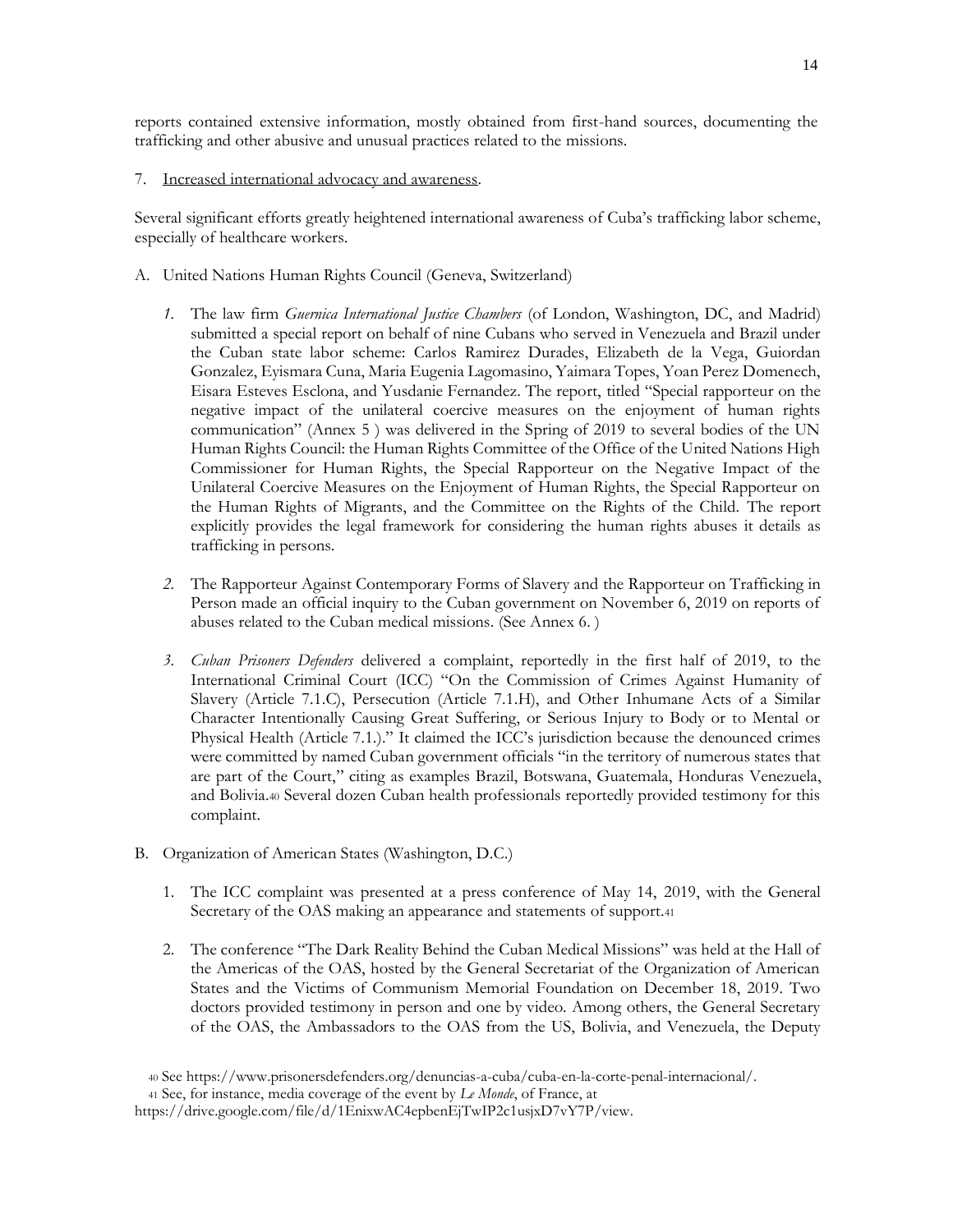Assistant Secretary for Western Hemisphere Affairs, and the Assistant Administrator for Latin America and the Caribbean of the United States Agency for International Development (USAID).<sup>42</sup>

3. The U.S. State Department hosted a hearing in New York City in last September 2019 (during the UN General Assembly) to denounce the trafficking of Cuban doctors with the participation of four medical professionals from Cuba and US. Ambassador to the OAS, the Deputy Assistant Secretary for Western Hemisphere Affairs, and the Assistant Administrator for Latin America and the Caribbean of the United States Agency for International Development (USAID).<sup>43</sup>

#### **IV. Basis for this report.**

This report is based on work by *Cuba Archive* since 2009 that in the last twelve months has been undertaken in partnership with *Global Liberty Alliance* [\(https://globallibertyalliance.org\)](https://globallibertyalliance.org/) and *Victims of Communism Memorial Foundation* [\(https://www.victimsofcommunism.org\)](https://www.victimsofcommunism.org/) as part of an incipient project called *Cuba Salud* to investigate human rights issues linked to Cuba's health sector. The reputation of these three non-profit organizations is well-established and their work respected and cited by academics, journalists, policy makers, and the human rights community. Some of *Cuba Archive's* published and public work is available on its website [\(www.CubaArchive.org\)](http://www.cubaarchive.org/).

Varied efforts over years to research, investigate, and document the reported form of trafficking have produced a large body of evidence. Over the years including the reporting period, scores of individuals who have participated in these labor arrangements have been interviewed, including former administrators for the Cuban government. A vast library has been amassed of media, government, and other reports from reputable venues from all over the world.

In the last year, the investigation has been especially enhanced —directly and indirectly— with and through the work of the group *No Somos Desertores*, which has greatly encouraged many individuals to overcome their fear of reprisals and provide share their stories. That group's main focus is to advocate for the elimination of Cuban government restrictions separating families, particularly the 8-year prohibition on entering Cuba affecting those who abandon their missions. It also denounces their exploitation by the Cuban state and demands the lifting of the Cuban government's embargo on academic records, that to hinders their professional development abroad. The group was founded spontaneously in the fall of 2017 when "deserters" realized their entry into Cuba would remain restricted. Its website [\(https://nosomosdesertores.com](https://nosomosdesertores.com/)) describes the initiative as "thousands of Cuban professionals and technicians, resident in various parts of the world, who today are denied entry to the land that saw them born and, with it, the right to see and be with the family." The Administrators are mostly doctors, although the membership is open. The group has around 11,000 Facebook page followers, considered "friends," many of whom claim to be doctors. This platform allows them to share stories of family separation and their feelings of injustice as well as to plan joint actions (street protests, tweet marathons, targeted advocacy, etc.) Thousands of people around the world participate in their global tweet events. In January 2019, it supported a protest in front of Cuban embassies in several cities, including Santiago de Chile, Madrid, Barcelona, and Washington, D.C. to denounce entry restrictions.<sup>44</sup>

<sup>42</sup> See https://usoas.usmission.gov/oas-event-the-dark-reality-behind-the-cuban-medical-missions/ and https://www.oas.org/en/media\_center/press\_release.asp?sCodigo=AVI-264/19.

<sup>43</sup> Ellen Wulfhorst, "U.S. says Cuban medical missions are trafficking doctors," New York, *Reuters*, Sep. 26, 2019; and 'Asedio, estrés, estadísticas falsas', médicos cubanos describen las misiones del Gobierno, *Diario de Cuba*, New York, Sep. 26, 2019.

<sup>44</sup> "'Los prohibidos' se manifiestan ante las embajadas de Cuba alrededor del mundo'," Washington, *Diario de Cuba*, Jan. 26, 2019, https://diariodecuba.com/cuba/1548542161\_44277.html.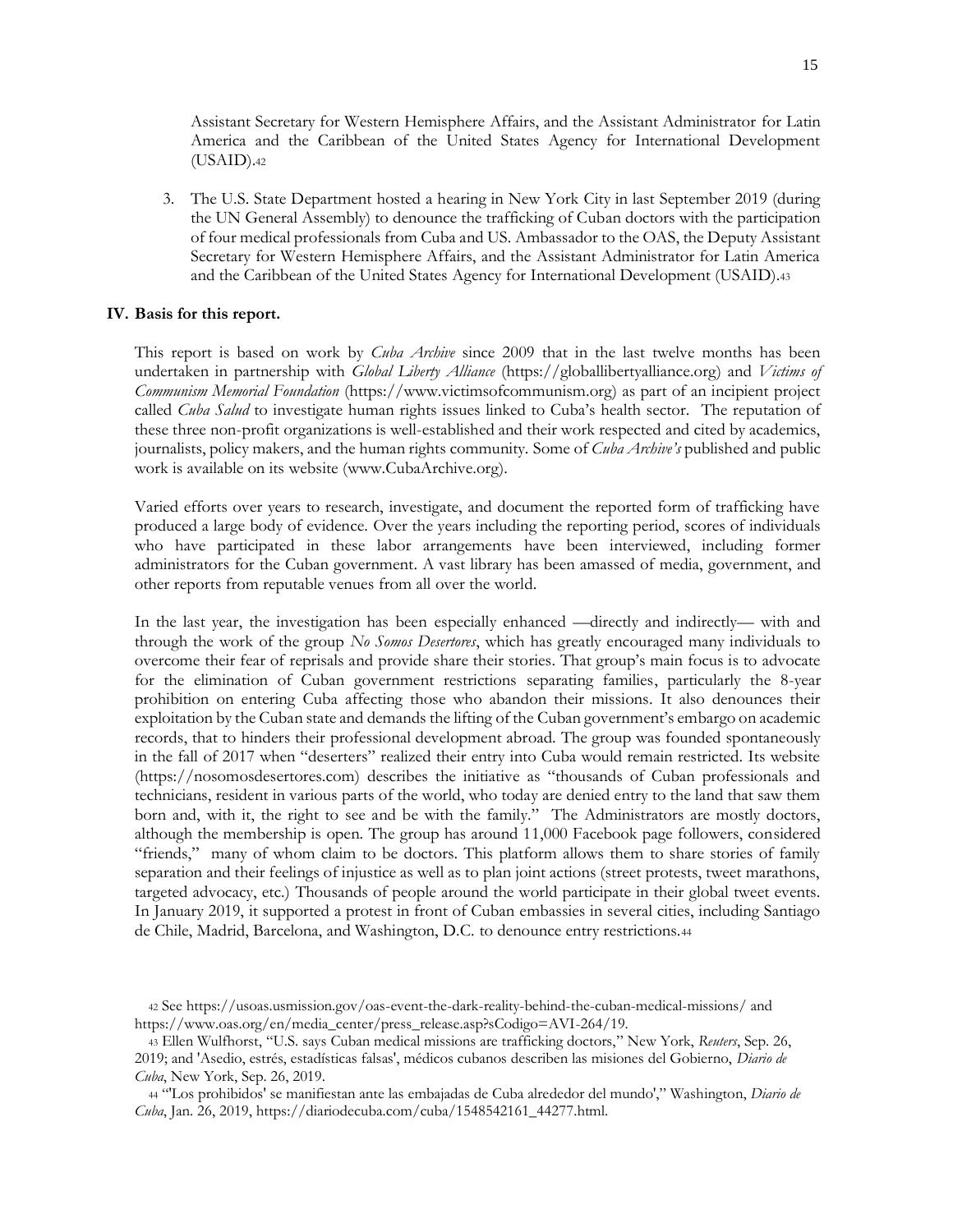## **V. Recommendations/remedies for the U.S. Department of State**

- 1. Apply to Cuba the provisions of the Trafficking Victims Protection Reauthorization Act of 2017 (TVPRA), that amends and reauthorizes international provisions of the Trafficking Victims Protection Act (TVPA) to evaluate concrete actions foreign governments are taking to abolish trafficking. A comprehensive review of the evidence on this form of trafficking by Cuba by should include:
	- a) Requesting copies of existing agreements by Cuban state entities with other governments or with private entities that involve sending Cuban workers abroad.
	- b) Reviewing victim reports from prior visa applications for the CMPP program at U.S. embassies,<sup>45</sup> press reports (especially from countries hosting Cuban workers and in languages other than English), work contracts, NGO reports, etc.
	- c) Considering the context of Cuba's political and legal framework.
- 2. Apply U.S. sanctions to private entities engaged in forced/compelled labor agreements with Cuba (from which Cuban state entities derive revenue), as per provisions of current U.S. laws regarding Cuba sanctions.
- 3. Sanction agents of the Cuban government directly responsible for the international medical missions and other labor trafficking (visa restrictions and other sanctions).
- 4. Deny U.S. visitor visas to Cuban government officials and others (such as academics) linked to state institutions who seek to attend "educational" programs and/or commercial or other activities in the U.S. that in any way promote this form of trafficking.
- 5. Deny parole (admittance) to Cuban government officials and other representatives, former or current, who have engaged in or in any way directly promoted this form of trafficking or participated in controlling, repressing, silencing, or threatening its victims.
- 6. Work within the international system to combat this form of trafficking and assist the victims:
	- a) Demand that international organizations of which the United States is a member refuse to fund arrangements with Cuban state entities that violate international law regarding fair payment and the guarantee of all labor and human rights of Cuban affected by this form of trafficking.
	- b) Require transparency from governments, international agencies, and private entities under U.S. jurisdiction in all their agreements with Cuban entities that hire Cuban workers.
	- c) Work with other governments to request a review of the terms of all existing labor agreements with Cuba as well as agreements allocating public funding to support Cuba's "social missions," to make sure they uphold the rights of Cuban workers affected by this form of trafficking.
	- d) Link U.S. foreign assistance to recipient countries' compliance with international law in guaranteeing the rights of Cuban workers affected by this form of trafficking.
	- e) Promote awareness within the international system (UN, OAS, WHO, PAHO, ILO, etc.) to combat this form of trafficking and to promote labor rights for all Cubans.
	- f) Work bilaterally and multilaterally with certain countries to launch programs to directly hire and retrain as necessary— Cuban health and other professionals who wish to remain overseas working independently.
	- g) Support doctors and nurses (with assistance, loans, etc.) once they arrive in their path to revalidate their titles (by studying English and for U.S. medical boards); consider issuing aid and

<sup>45</sup> Cuban Medical Professional Parole program had approved, since its beginnings in August 2006, to January 2016 7,117 applications. (Jeff Mason, Daniel Trotta, "U.S. considers ending program that lures Cuban doctors to defect," Washington/Havana, *Reuters*, Jan. 8, 2016.)